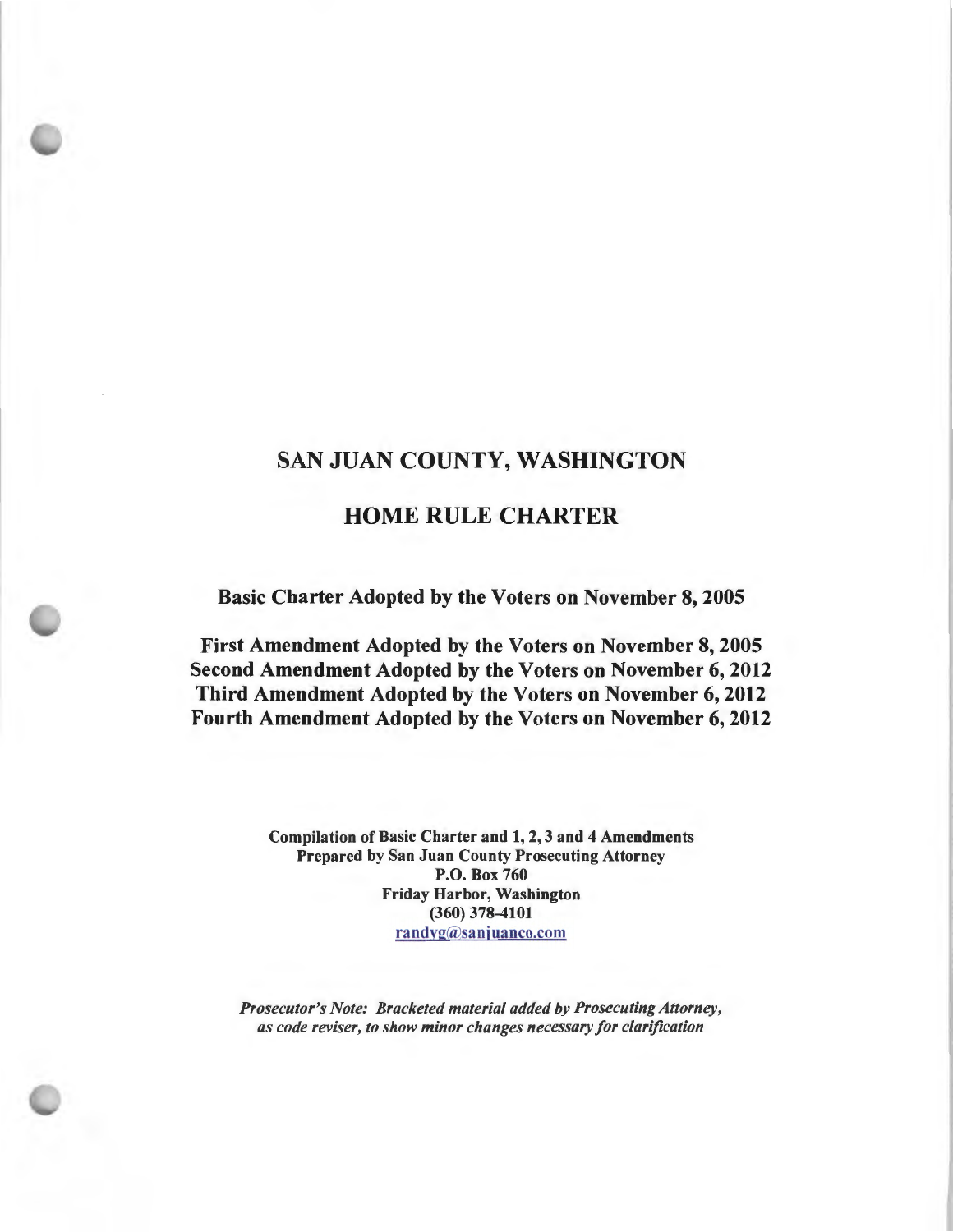# **TABLE OF CONTENTS**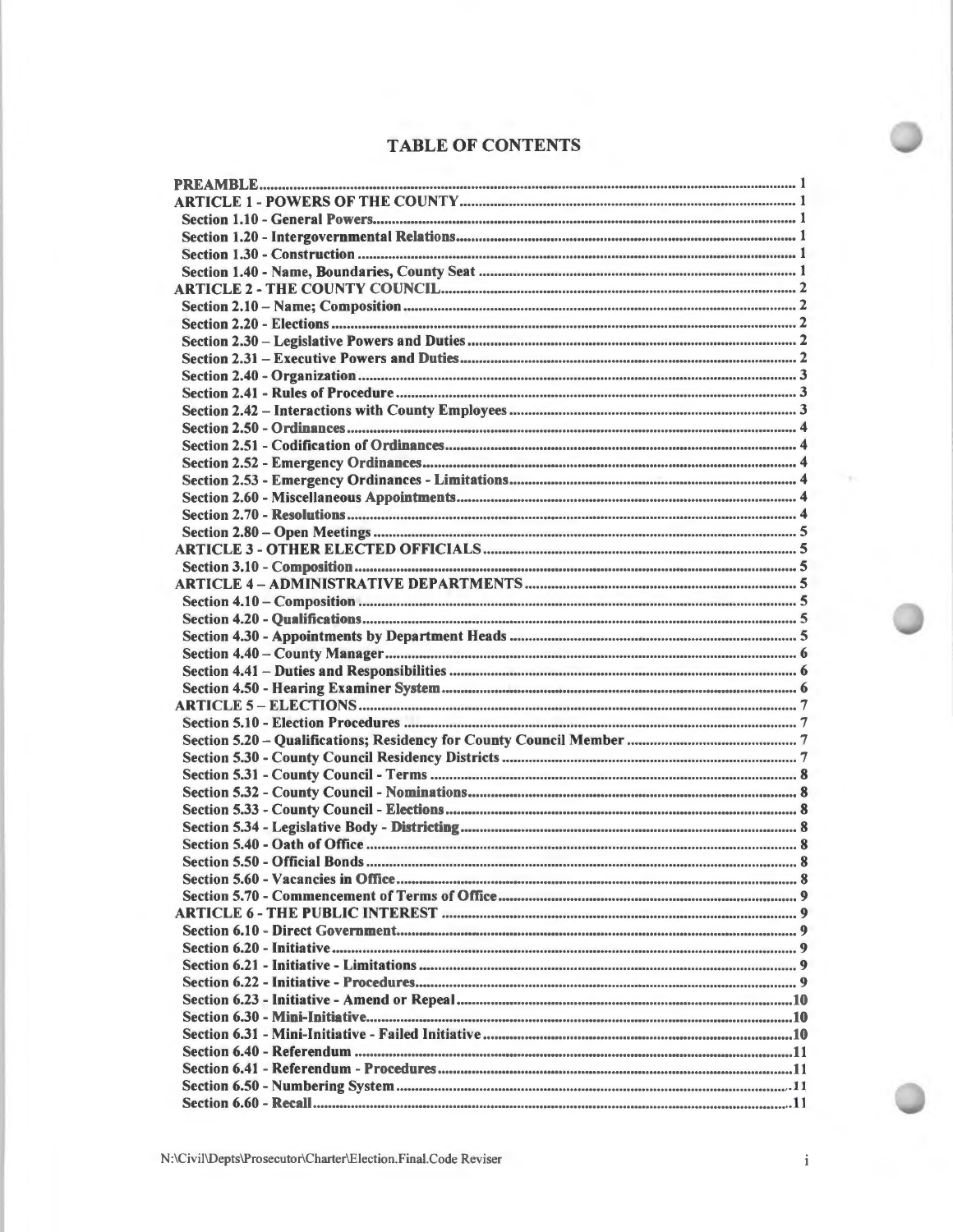| Section 11.20 - Existing Council Member Positions - Continuation and Termination 18      |  |
|------------------------------------------------------------------------------------------|--|
| Section 11.30 - Qualifications for County Council Positions for 2013 Special Election18  |  |
|                                                                                          |  |
| Section 11.40 - 2013 Special Elections for County Council Residency District Positions18 |  |
| Section 11.50 - Terms of Office for Council Members Elected in April 201318              |  |
|                                                                                          |  |
|                                                                                          |  |
|                                                                                          |  |
|                                                                                          |  |

N:\Civil\Depts\Prosecutor\Charter\Election.Final.Code Reviser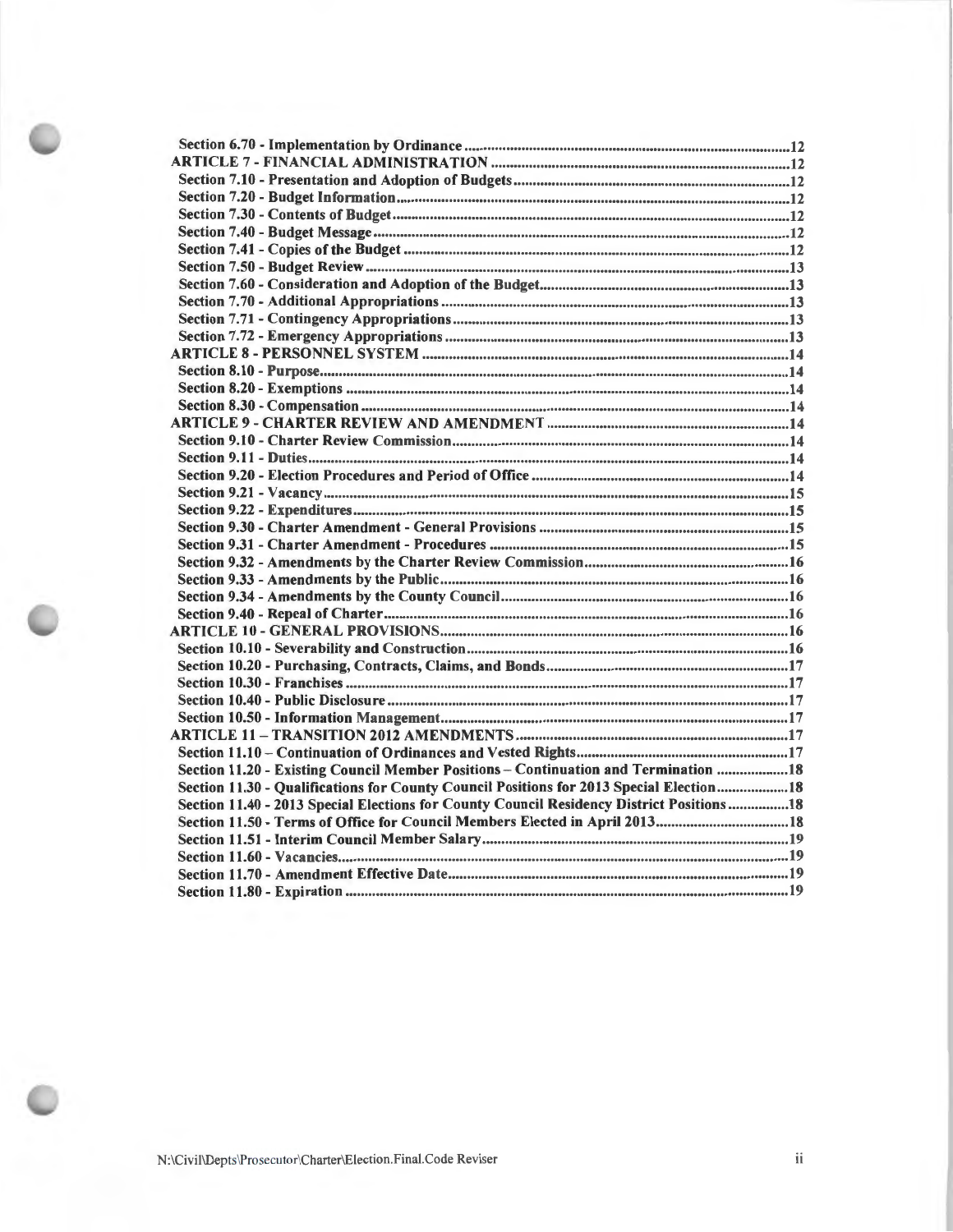#### **PREAMBLE**

**We, the citizens of San Juan County, in order to secure the benefits granted to a Home Rule Charter County under the laws of Washington State and to assert greater control by the people [over] County government, adopt this Charter.** 

#### **ARTICLE 1** - **POWERS OF THE COUNTY**

#### **Section 1.10** - **General Powers**

(1) The County shall have all the powers that a Charter County may have under the Constitutions and laws of the United States and the State of Washington.

(2) All ordinances, administrative rules and resolutions in operation at the time this Charter takes effect, to the extent they are not inconsistent with the provisions of this Charter, shall remain in force until amended or repealed. All rights, claims, obligations, proceedings and liabilities existing on the effective date of this Charter shall not be affected by the adoption of this Charter.

#### **Section 1.20** - **Intergovernmental Relations**

The County may exercise any of its powers to perform any of its duties, functions, projects, or activities jointly or in cooperation with any one or more governments, governmental agencies, municipal corporations, or any private agency or corporation, in any manner permitted by law and participate in the financing thereof.

# **Section 1.30** - **Construction**

(1) The power of the County shall be liberally construed; it is intended that this Charter confer the greatest power of local self-government on the people of San Juan County consistent with the State Constitution. Specific mention of a particular power or authority shall not be construed as a limitation on the general power of the County, but shall be considered as an addition to and supplementary to or explanatory of the powers conferred in general terms by this Charter.

(2) References to adoption of ordinances or resolutions by the County Council as defined in Section 2.30 below shall not be construed as impairing the right of the voters to initiate or refer ordinances or resolutions.

### **Section 1.40** - **Name, Boundaries, County Seat**

The Corporate name of this County shall remain San Juan County, and it shall have those boundaries provided by state law. The County seat shall be Friday Harbor, Washington. Branch offices of the County are authorized and branch offices hereafter established shall be by ordinance.

 $\mathbf{1}$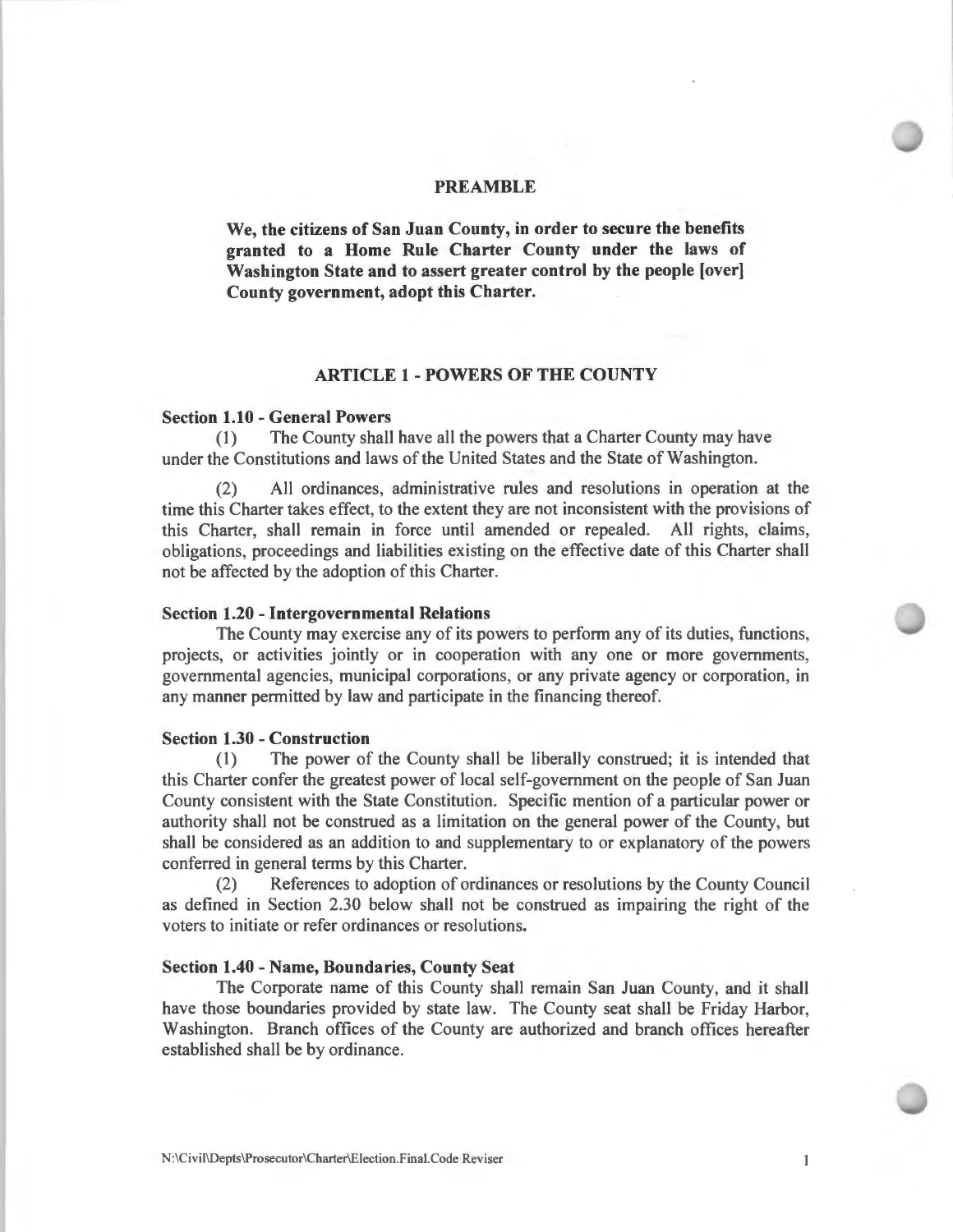# **ARTICLE 2 - THE COUNTY COUNCIL**

#### **Section 2.10- Name; Composition**

The legislative authority of the County shall consist of three (3) members who are qualified for office as provided by this Charter and state law and selected in accordance with the methods set forth in this Charter. The legislative authority shall be known as the County Council and its members known as County Council members.

### **Section 2.20 - Elections**

Each member of the County Council shall be qualified as provided in Section 5.20 of this Charter and elected pursuant to Article 5 - Elections of this Charter.

#### **Section 2.30 - Legislative Powers and Duties**

(I) The legislative power of the County as granted by the State Constitution and law and not reserved to the people shall be vested in the County Council. The enumeration of particular legislative powers herein shall not be construed as limiting the legislative powers of the County Council.

(2) The County Council shall exercise its legislative power by adoption and enactment of ordinances or resolutions. It shall have the power to:

- (a) Levy taxes, appropriate revenue and adopt budgets for the County.
- (b) Establish the compensation (and benefits, if any) to be paid to all non-elected County officers and employees and to provide for the reimbursement of expenses.
- (c) Establish, abolish, combine and divide by ordinance, non-elective administrative offices and to establish their powers and responsibilities unless otherwise limited by law or other provisions of this Charter.
- (d) Adopt by ordinance comprehensive plans and development regulations including plans for the present and future development and improvement of the County.
- (e) Approve contracts or establish by ordinance methods by which any type of contract shall be approved.

(3) The County Council may conduct public hearings on matters of public concern.

### **Section 2.31 - Executive Powers and Duties**

( 1) The executive powers of the County as granted by the State Constitution and law, and not otherwise reserved or granted by the Constitution, state law or this Charter to other independently elected county officials, are vested in the County Council. The enumeration of particular executive powers herein shall not be construed as limiting the executive powers of the County Council.

(2) The County Council shall exercise its executive power by adoption and enactment of ordinances or resolutions. It shall have the power to: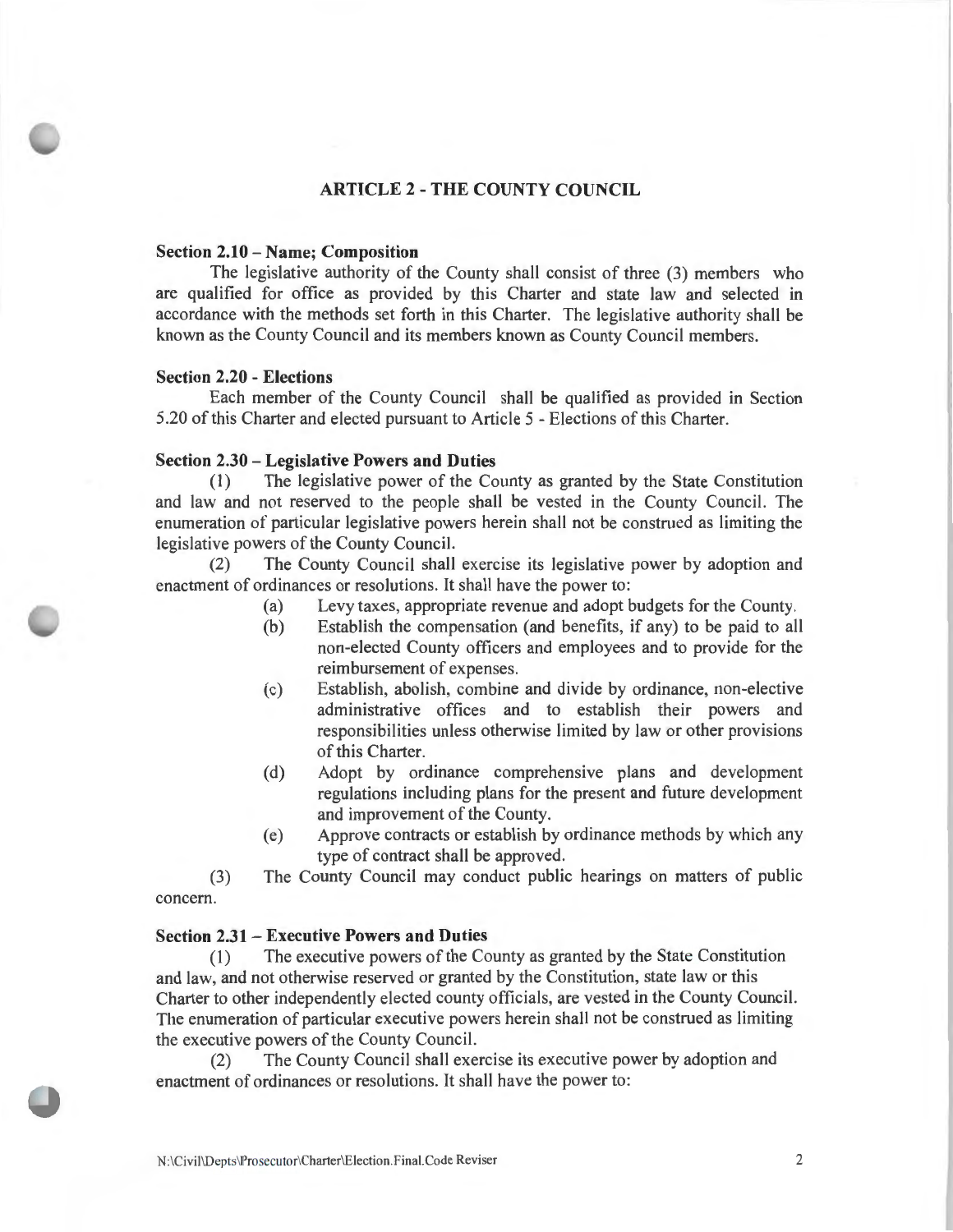- (a) Delegate its executive duties to subordinate officers appointed for that purpose.
- (b) Manage all administrative offices and functions.
- (c) Ensure that all actions of the County are compliant with all federal, Washington State, San Juan County codes, laws and procedures, and this Charter, seeking advice from the Prosecuting Attorney or other sources as necessary.
- (d) Ensure that all systems, procedures and use of technology under the County Council be periodically reviewed and actions taken to ensure that optimum practices are being employed.
- (e) Review and approve operating and capital budgets, accompanied by a budget message setting forth proposals for the County during the next fiscal year.
- (t) Assign duties to administrative offices, which are not specifically assigned by this Charter or by ordinance.
- (g) Act as the signing authority, on behalf of this County, on all claims, deeds, contracts and other instruments initiated within the fiscal and budgetary procedures.

### **Section 2.40 - Organization**

(1) The County Council shall annually elect one of its members as chair and another of its members as vice-chair who shall act in the absence of the chair.

(2) The County Council shall be responsible for its own organization, the rules of conduct of its business and for the employment and supervision of persons it deems necessary to assist in the performance of its duties.

(3) A majority of the County Council shall constitute a quorum at all meetings. Unless otherwise provided, action of the County Council shall require the affirmative vote of two (2) members. *\*Prosecutor's Note: Pursuant to Sections 11.50 and 11. 70, the change in the number of Council members for action from four to two will occur on May I 3, 2012, the date the Residency District Council members assume office.* 

# **Section 2.41 - Rules of Procedure**

The County Council shall enact by ordinance rules of procedure governing the time, place and conduct of its meetings and hearings and the introduction, publication, consideration and adoption of ordinances; provided, that the County Council shall meet in open session regularly at least twice monthly.

# **Section 2.42 - Interactions with County Employees**

In all interactions with County employees, County Council members shall exhibit ethical and respectful behavior. No individual County Council member shall direct or discipline, or threaten to direct or discipline, any County employee, whether department head, supervisor or volunteer unless such direction or disciplinary action, or warning concerning such direction or disciplinary action, has first been duly approved by a majority of the County Council. Any directives or discipline by County Council members shall be made through the established chain of authority. No disciplinary action by the County Council may be taken with respect to another elected official or an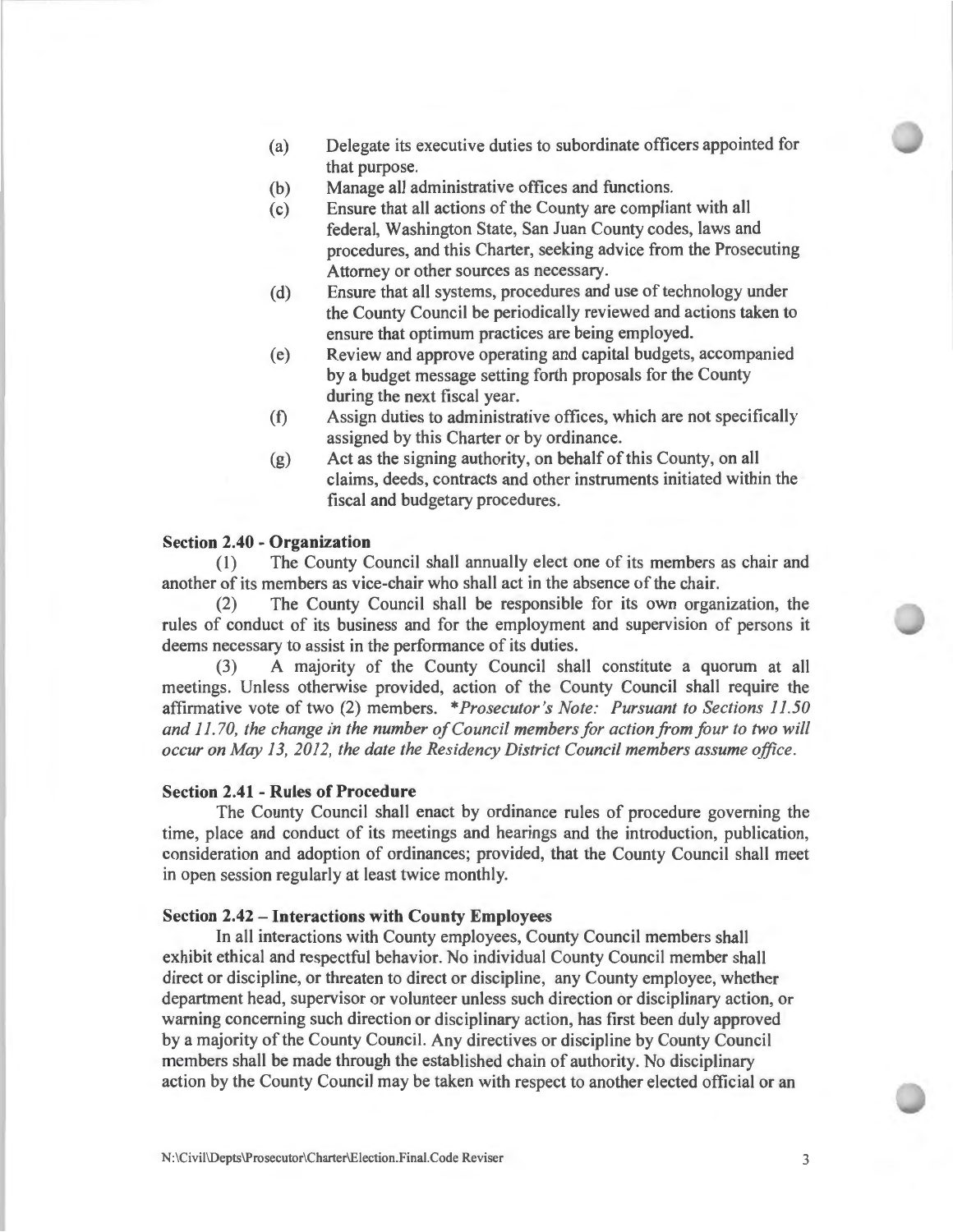employee or volunteer hired by or reporting to other elected officials.

### **Section 2.50 - Ordinances**

(1) Every legislative act shall be by ordinance except for matters that may be addressed by resolution as provided in Section 2.70 of this Charter. The subject of every ordinance shall be clearly stated in the title, and no ordinance shall contain more than one subject. Ordinances or summaries of them, the places where copies are filed, and the times when they are available for inspection, shall be published when the ordinances are proposed and again upon enactment.

- (a) No ordinance shall be amended unless the new ordinance sets forth each amended section or subsection at **full** length.
- (b) Ordinances may adopt, by reference, Washington State statutes, any recognized printed codes or compilations in entirety or in part.
- (2) Every ordinance shall be introduced **in** its entirety in writing.

(3) Except as otherwise provided in this Charter, all ordinances shall take effect ten  $(10)$  working days after the date it is enacted or later if so stipulated in the ordinance.

### **Section 2.51 - Codification of Ordinances**

All ordinances of the County, which are of a general and permanent nature or which impose any fine, penalty, or forfeiture, shall be codified in a code, which shall be adopted by ordinance and shall be known as the San Juan County Code. The code shall be kept current to reflect newly adopted, amended or repealed ordinances. A current copy shall be placed in the public libraries in the County and in such other places as the County Council deems appropriate.

### **Section 2.52 - Emergency Ordinances**

(I) An ordinance necessary for the immediate preservation of the public peace, health, or safety or support of the County government and its existing institutions may be passed by action of the County Council, which shall be effective immediately.

(2) An emergency ordinance shall be introduced and passed in the manner prescribed for emergency ordinances generally, except that the emergency and the facts creating it shall be stated **in** a separate section of the emergency ordinance.

### **Section 2.53 - Emergency Ordinances - Limitations**

No emergency ordinance may levy taxes, grant, renew or extend a franchise, regulate the rate charged by any utility or authorize the borrowing of money for more than one hundred and twenty (120) days.

#### **Section 2.60 - Miscellaneous Appointments**

The County Council by action shall appoint members of all boards and commissions except as otherwise provided in this Charter.

#### **Section 2.70 - Resolutions**

- (I) The County Council may pass a resolution to:
	- (a) Organize and administer the departments under their supervision.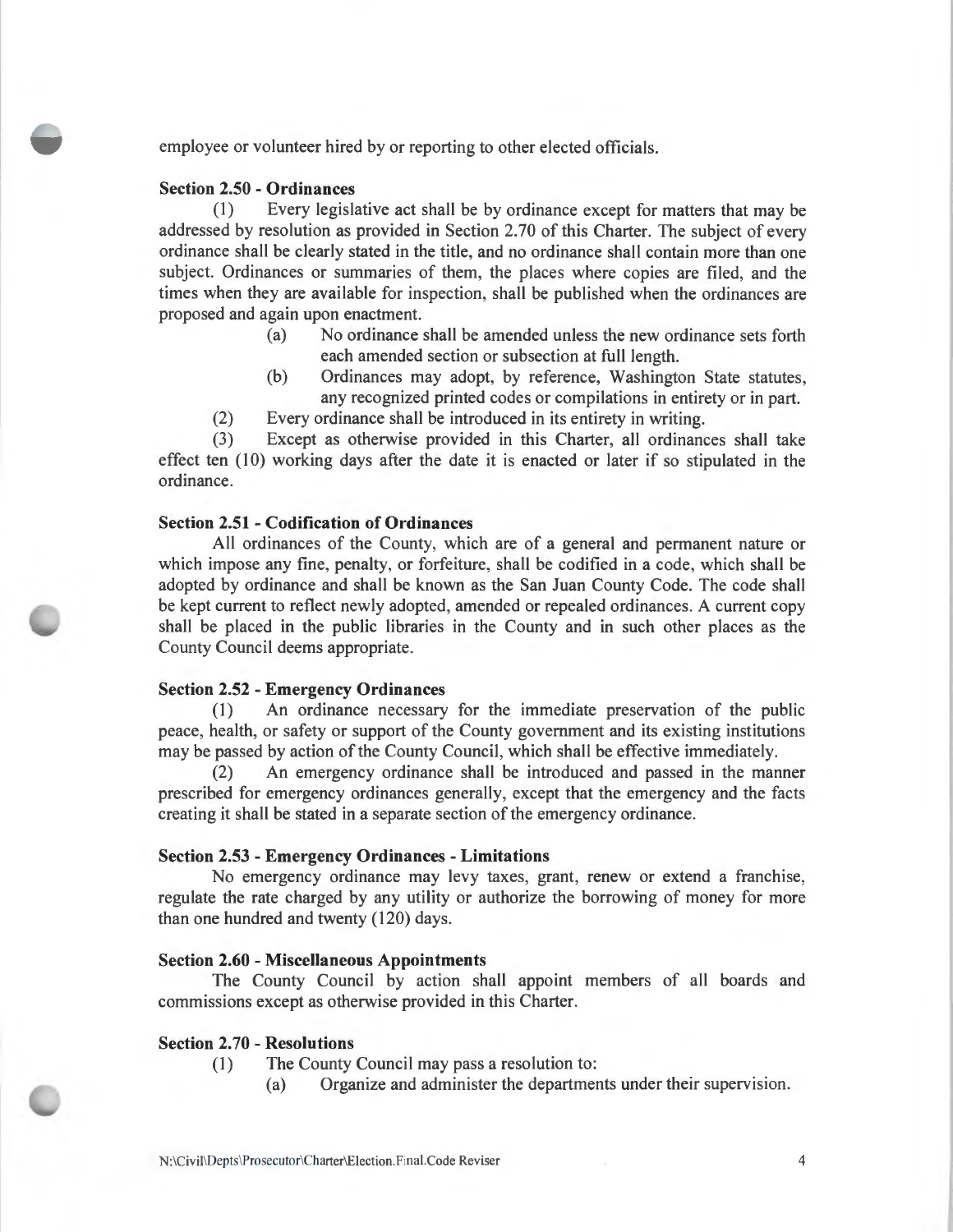- (b) Make declarations of policy that do not have the force of law.
- (c) Request information from any other agency of the County government.

(2) The County Council in passing resolutions need not comply with the procedural requirements for the introduction, consideration and adoption of ordinances.

### **Section 2.80 - Open Meetings**

All meetings of the County Council and of committees thereof shall be open to the public except where an executive session is authorized as provided in RCW 42.30.110 or a meeting is closed pursuant to RCW 42.30.140.

### **ARTICLE 3 - OTHER ELECTED OFFICIALS**

#### **Section 3.10 - Composition**

**(1)** Elected County officials in addition to the County Council shall consist of: the County Assessor, County Auditor, County Clerk, County Treasurer, Prosecuting Attorney, and County Sheriff.

(2) Unless otherwise provided in this Charter, the County officials shall have powers, duties, and obligations granted to each official by the State Constitution and statutes and any other applicable laws (unless amended by new State statutes whereupon the new statutes shall prevail). Such powers and duties shall be subject to: all ordinances passed by the County Council or initiatives passed by the voters; and to all personnel, budgeting, expenditure, and any other policies of general application adopted by the County Council.

# **ARTICLE 4 -ADMINISTRATIVE DEPARTMENTS**

#### **Section 4.10 - Composition**

The Administrative Departments shall include the County Manager, the Department of Public Works and such additional departments, offices or agencies as the County Council may deem necessary. The Administrative Departments, offices and agencies shall be responsible to the County Council and shall perform such duties and functions as assigned to them by this Charter, ordinance or other applicable law.

#### **Section 4.20 - Qualifications**

The heads of the administrative departments shall be appointed by the County Council based on their abilities, qualifications, integrity and prior experience concerning the duties of the office to which they shall be appointed.

### **Section 4.30 - Appointments by Department Heads**

The head of each administrative department shall appoint all managers and employees of the department complying with the rules of the personnel system when appointing managers and employees to positions covered by the personnel system. All managers that report directly to a department head shall be confirmed by the County Council.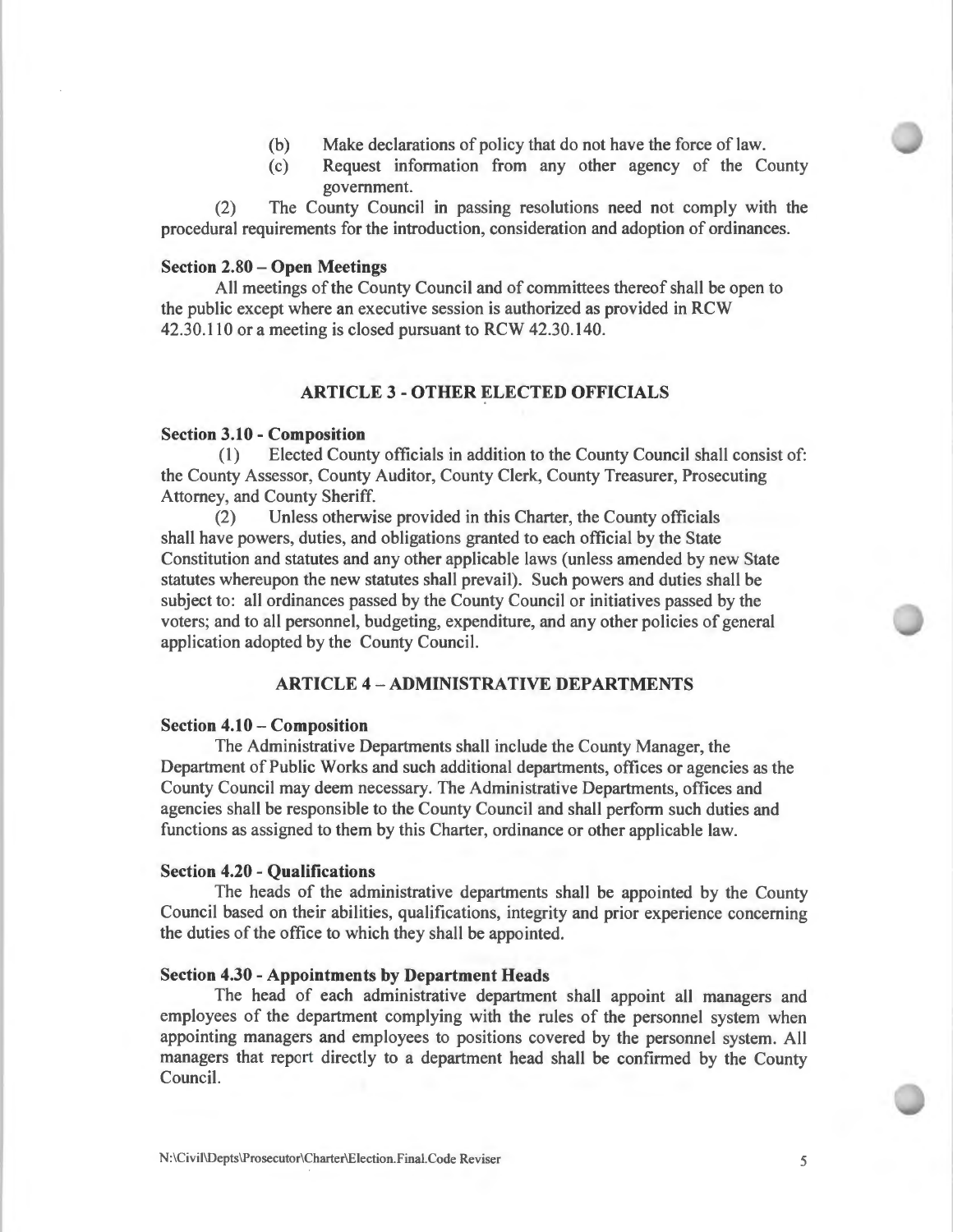### **Section 4.40** - **County Manager**

The County Council shall appoint a County Manager, directly responsible to the County Council, selected on the basis of his or her executive experience and professional administrative qualifications, to assist the County Council in carrying out the administrative responsibilities of the County. He or she need not, at the time his or her employment commences, be a resident of the county or state. No member of the County Council shall, during the time for which he or she was elected, be chosen County Manager. The County Council shall, by resolution, establish the County Manager's contract or terms of employment, including compensation, provided that the contract shall be at will and terminable in accordance with such terms. In the case of absence or disability of the County Manager, the County Council may delegate some qualified person to perform the duties of the office during such absence or disability. Employment of a County Manager shall not be construed as changing the relationship of the County Council members or other elected officials to their constituents, or the relationship of the County Council members to other elected officials.

### **Section 4.41** - **Duties and Responsibilities**

It is the prerogative of the County Council to determine whether department heads report directly to them or through their appointed County Manager. The County Manager shall be directly responsible to the County Council and he or she may serve the County Council and the County in any or all of the following ways: by making recommendations concerning the affairs and needs of the County as may be necessary; carrying out the goals and policies of the County Council while acting as its representative in the budget process; supervising, performing and delegating other responsibilities as may be prescribed by this Charter or required of him or her by ordinance or resolution of the County Council. The County Manager and any other officer or officers of the County are authorized to exercise and perform any of their duties or responsibilities through any of their respective subordinates.

#### **Section 4.50** - **Hearing Examiner System**

(1) A hearing examiner system shall be established for consideration of land and shoreline issues.

(2) The qualifications, powers, and duties of, and procedures to be employed by the hearing examiner, shall be established by the County Council.

(3) The County Council may, at its discretion, authorize the hearing examiner to conduct any other non-legislative hearing permitted or mandated by state or local law, including those permitted or mandated pursuant to this Charter, notwithstanding anything in this Charter to the contrary.

(4) Decisions of the hearing examiner are not subject to administrative review by the County Council unless the County Council, in consultation with the Prosecuting Attorney, has adopted, by ordinance, written procedures for the discretionary review of the decisions of the hearing examiner. The rules for discretionary review shall provide:

- (a) That an appellant may choose to bypass review by the County Council and seek direct review with the court or other tribunal as provided by law;
- (b) The grounds under which the County Council may choose to hear or not to hear an appeal; and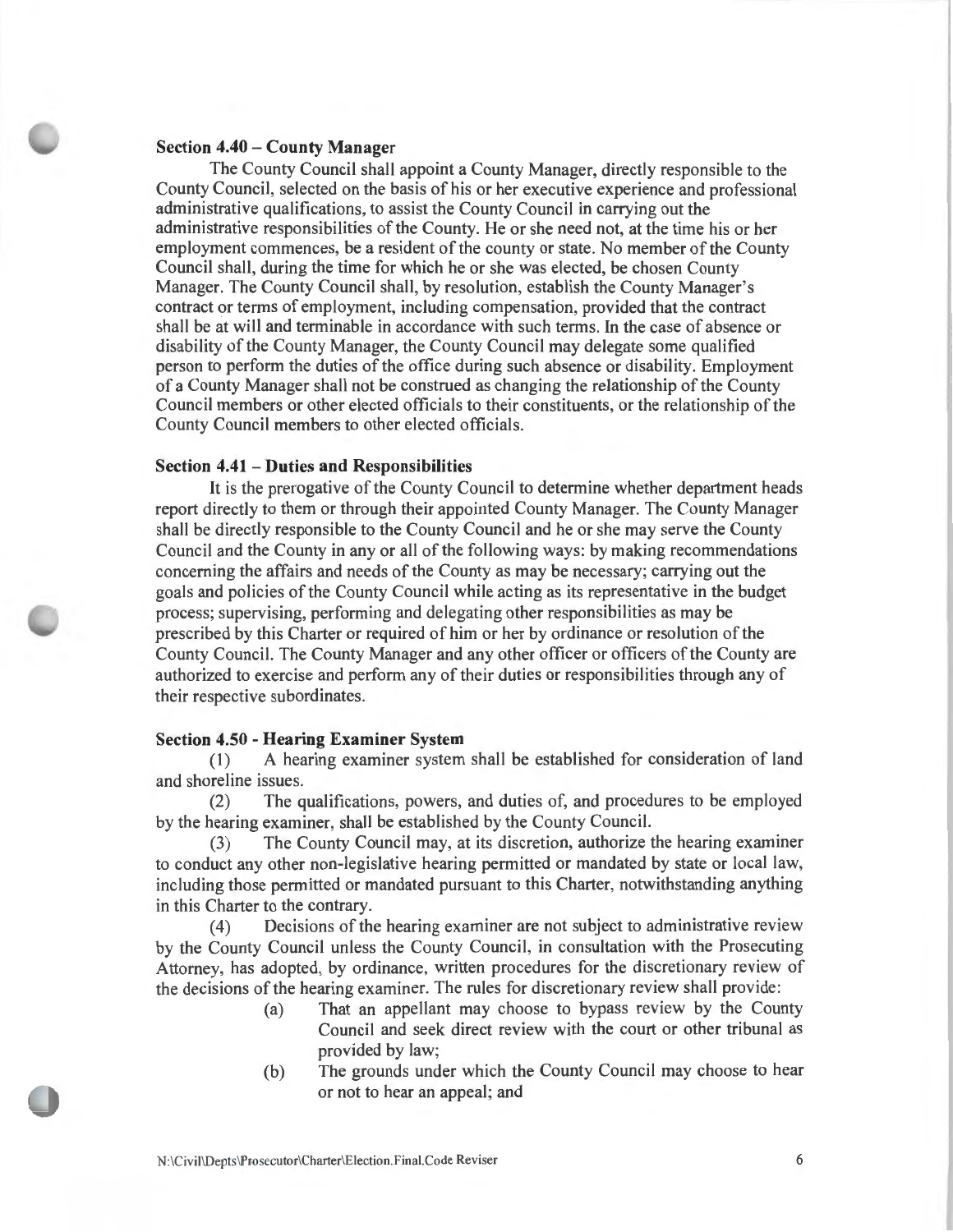(c) Such other matters as the County Council deems pertinent to the appeal of decisions of the hearing examiner.

In no event will the act of bypassing administrative review before the County Council be considered a failure to exhaust administrative remedies.

# **ARTICLE 5 - ELECTIONS**

#### **Section 5.10 - Election Procedures**

Except as provided in this Charter, nominating primaries and elections of the County Sheriff, County Treasurer, County Clerk, County Auditor and County Assessor shall be conducted in accordance with general law governing the election of non-partisan County offices. Except as provided in this Charter, nominating primaries and elections of the Legislative Body shall be conducted in accordance with general law governing the election of non-partisan County officers. The election of the Prosecuting Attorney shall be as provided by state law.

#### **Section 5.20 - Qualifications; Residency for County Council Member**

Each county officer holding an elective office shall be, at the time of appointment or filing a declaration of candidacy for election, at the time of election, and at all times while holding office, a citizen of the United States and a resident and registered voter of San Juan County. In addition, County Council members must reside in the district to which he or she seeks or holds office at the time of appointment or filing a declaration of candidacy for election and at all times while holding office. No County Council residency district boundary change shall disqualify the County Council member from holding office for the remainder of the term of office.

#### **Section 5.30 - County Council Residency Districts**

(1) The three (3) Legislative Residency Districts shall be designated as Residency District 1, Residency District 2, and Residency District 3.

> (a) Each Residency District shall consist of whole islands and nearly contiguous islands as authorized by RCW 36.32.020.

(b) The Legislative Residency Districts are:

Residency District **1** - San Juan: Stuart, Johns, Speiden, Sentinel, Pearl, Henry, O'Neal, Brown, Turn, Dinner, Goose and San Juan comprising precincts 11 , 12, 13, 14, 15, 16, 17, 101 , 102.

Residency District 2 - Orcas: Waldron, Patos, Sucia, Ewing, Matia, Puffin, Clark, Barnes, Doe, Orcas, Obstruction, Freeman, Jones, McConnell, Yellow, Cliff, Crane, Fawn, Bell, Double, Victim, Skull and Blakely comprising precincts 21, 22, 23, 24, 25 and 26.

Residency District 3 - Lopez/Shaw: Bund, Shaw, Canoe, Lopez, Decatur, Pointer, Armitage, Frost, James, Trump,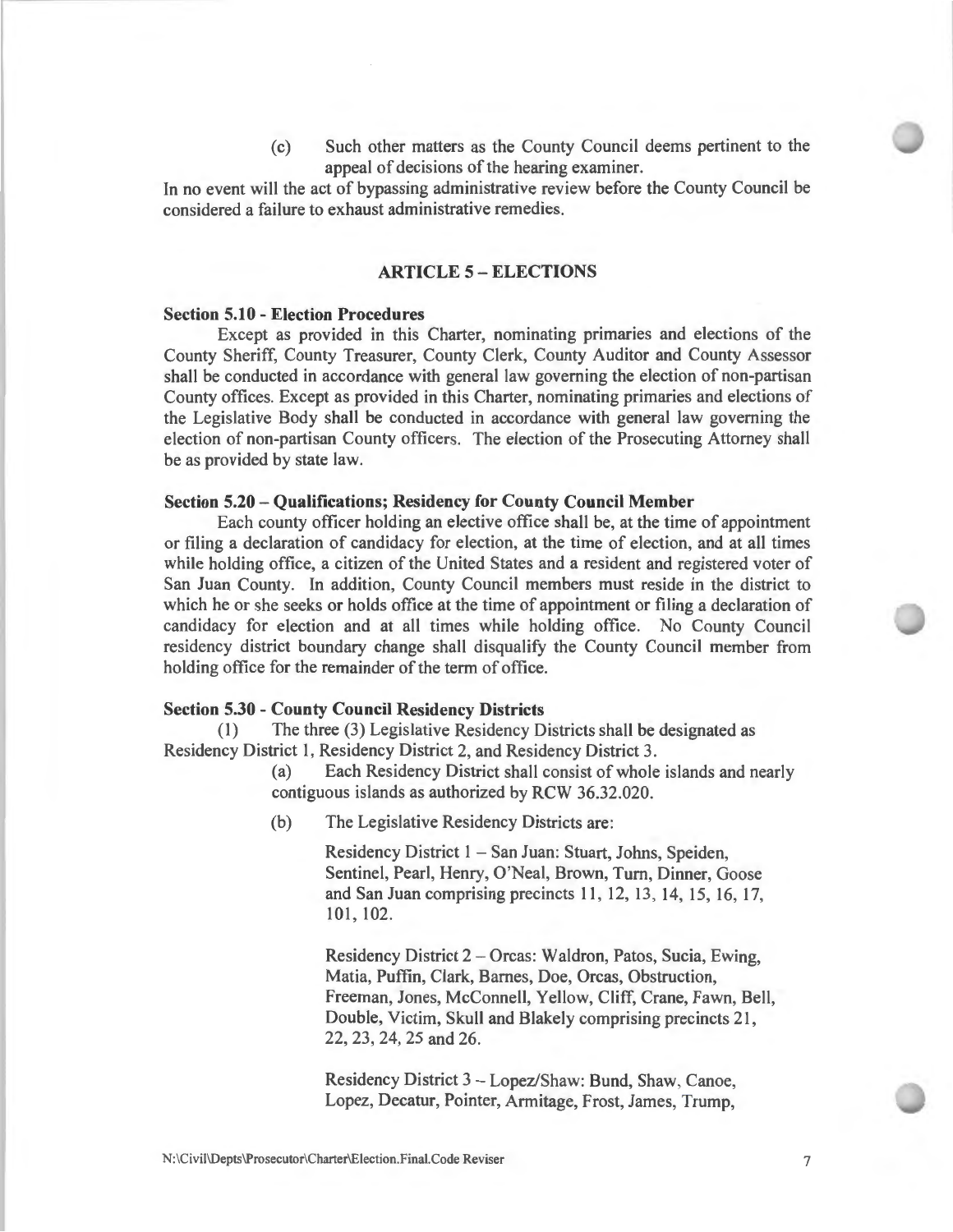Center, Ram, Deadman, Long, Charles, Boulder, Hall and Iceberg comprising precincts 31, 32, 33, 41.

### **Section 5.31 - County Council - Terms**

The terms of office of County Council members shall be four (4) years or until their successors are elected, qualified and assume office in accordance with RCW 29A.20.040: PROVIDED, that the terms shall be staggered so that in one even numbered election year one member from Residency District 3 shall be elected and the next even numbered election year one member from Residency District I and one member from Residency District 2 shall be elected.

# **Section 5.32 - County Council - Nominations**

Qualified voters of the County shall nominate candidates for the County Council. Such candidates shall be nominated by countywide primary election for non-partisan office in the same manner as candidates for other County offices. (RCW 36.32.040)

#### **Section 5.33 - County Council - Elections**

County Council members shall be elected by the qualified voters of the County in a countywide general election. The person receiving the highest number of votes for the position shall be declared duly elected.

### **Section 5.34 - Legislative Body - Districting**

The boundaries of Residency Districts may be altered by amendment to this Charter but such boundaries shall not be changed by the Legislative Body or initiative.

#### **Section 5.40 - Oath of Office**

An oath or affirmation to support the Constitutions of the United States and the State of Washington and the Charter and ordinances of San Juan County and to perform faithfully, impartially, and honestly the duties of office, shall be made by each elected officer before entering upon the duties of office. (RCW 36.16.040)

#### **Section 5.50 - Official Bonds**

A surety bond shall be required for all elected officers and such County employees as may be designated by ordinance. Bonds shall be in the form and amount required by ordinance and the cost borne by the County. See RCW 36.16.050 for schedule of bonds.

#### **Section 5.60 - Vacancies in Office**

- ( **1)** An elective office shall become vacant when one of the following occurs:
	- (a) Death;
	- (b) Total permanent incapacity as determined by a panel of three physicians;
	- (c) Resignation;
	- (d) Recall of the officer;
	- (e) A County Council member absent from three (3) consecutive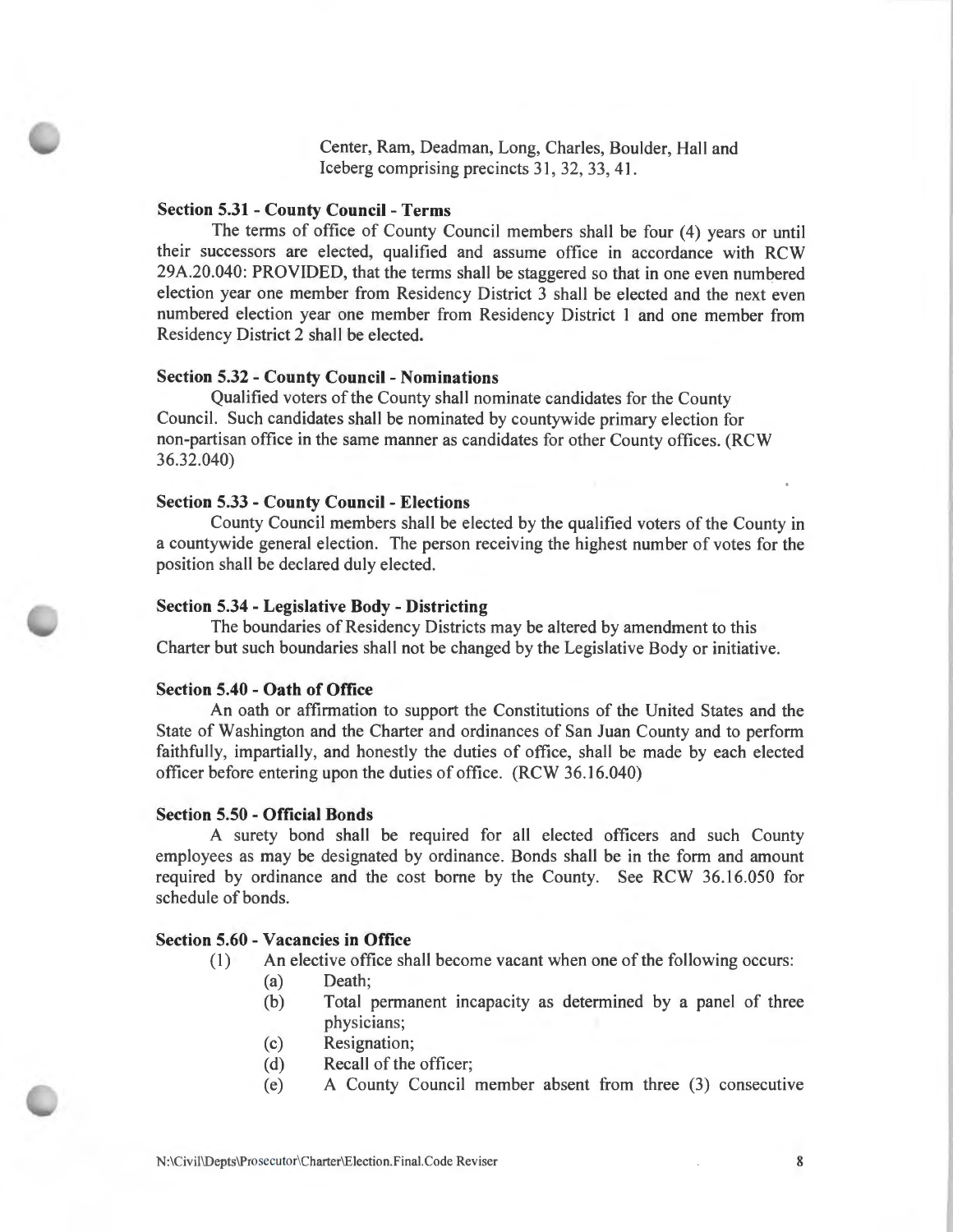regular meetings of the County Council without reasonable cause.

- (f) Absence from the County for thirty (30) days without being excused by the County Council; or
- (g) Failure to maintain residence within the district from which elected.

(2) Vacancies in a non-partisan elected office shall be filled at the next November General Election, unless the vacancy occurs after the day for filing declarations for candidacy, in which case the vacancy shall be filled at the next succeeding November election. The person elected shall take office upon certification of the results of the election and shall serve the unexpired term of the vacated office. Until a successor has been elected and qualified, a majority of the County Council shall fill the vacancy by appointment. All persons appointed to fill vacancies shall meet the qualifications set in Section 4.20 of this Charter.

(3) Vacancies in partisan elected offices shall be filled pursuant to RCW 42.12.040.

### **Section 5. 70** - **Commencement of Terms of Office**

Unless otherwise provided by this Charter the terms of office of elected county officials shall commence on the date specified by general law for public officers elected at general elections. (See RCW 29A.20.040)

## **ARTICLE 6** - **THE PUBLIC INTEREST**

#### **Section 6.10 - Direct Government**

The people of San Juan County reserve to themselves the power to make certain proposals, at their option, and to enact or reject them at the polls, independent of the County Council in accordance with this Article.

#### **Section 6.20 - Initiative**

The people reserve to themselves the power of initiative. Any ordinance or amendment to an ordinance may be proposed by filing an initiative petition with the County Auditor.

## **Section 6.21 - Initiative - Limitations**

(1) No initiative shall contain more than one (1) issue.

(2) No initiative proposal requiring the expenditure of additional funds for an existing activity or of any funds for a new activity or purpose shall be filed unless provisions are specifically made therein for new or additional sources of revenue which may thereby be required.

(3) Redistricting of the County Council Residency districts shall not be subject to the initiative process.

#### **Section 6.22 - Initiative - Procedures**

Any legal voter or organization of legal voters of San Juan County may file an initiative proposal with the County Auditor, who within five (5) working days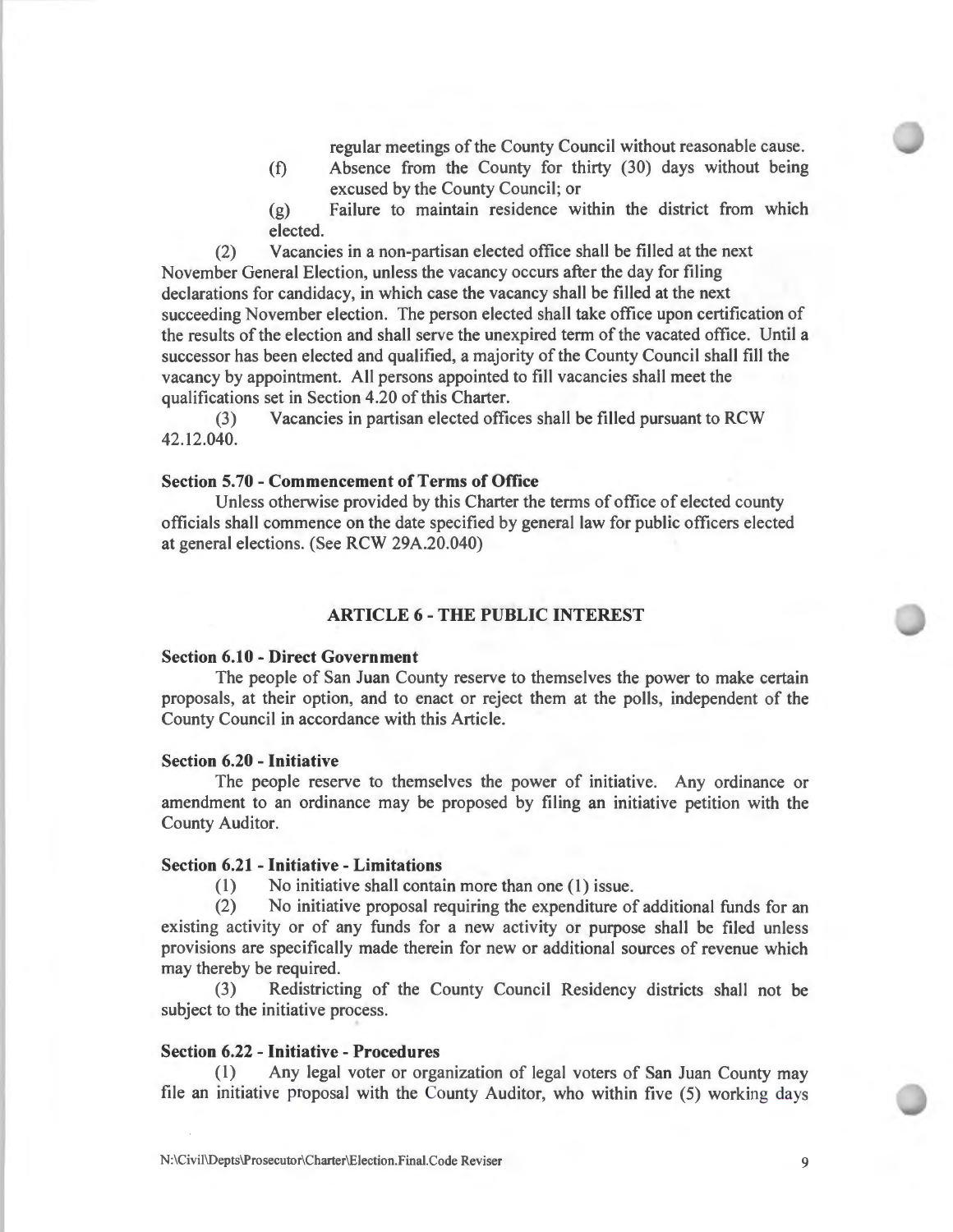shall confer with the petitioner to review the proposal as to form and style. The County Auditor shall register the initiative by giving the proposed initiative a number, which shall thereafter be the identifying number for the measure.

(2) The County Auditor shall then transmit a copy of the proposal to the Prosecuting Attorney, who within ten (10) days after receipt thereof, in consultation with the petitioner shall formulate a concise statement, posed as a positive question, not to exceed seventy-five (75) words, which shall express and give a true and impartial statement of the purpose of the measure. Such concise statement will be the ballot title.

(3) The petitioner then has one-hundred-twenty (120) days to collect the signatures of the registered voters in the County equal in number to at least fifteen (15) percent of the votes cast in the County in the last gubernatorial election. Each petition shall contain the full text of the proposed measure, ordinance or amendment to an ordinance and the ballot title.

(4) The County Auditor shall verify the sufficiency of the signatures on the petition and, if it is validated, submit the proposal to the people at the next general election that is at least one hundred and twenty (120) days after the registering of the petition.

(5) The County Council may choose to enact the proposal without change or amendment. If the County Council does not adopt the proposed measure and adopts a substitute measure concerning the same subject matter, the substitute proposal shall be placed on the same ballot with the initiative proposal.

(6) The voters shall be given the choice of accepting either or rejecting both . The voters shall then be given the choice of accepting one and rejecting the other.

If a majority of those voting on the first issue is for accepting either, then the measure receiving the majority of the votes cast on the second issue shall be deemed approved. If a majority of those voting on the first issue is for rejecting both, then neither measure shall be approved regardless of the vote on the second issue.

### **Section 6.23 - Initiative - Amend or Repeal**

No ordinance enacted by power of initiative shall be amended or repealed by the County Council within two (2) years after enactment unless amended or repealed by a subsequent initiative or referendum.

#### **Section 6.30 - Mini-Initiative**

(1) Any ordinance or amendment to an existing ordinance may be proposed to the County Council by registering with the County Auditor initiative petitions bearing the signatures of qualified voters equal in number to at least three (3) per cent of the number of votes cast in the County in the last gubernatorial election.

(2) Upon verifying the sufficiency of the signatures, the County Auditor shall transmit the initiative petition to the County Council, which shall hold a public hearing on the proposed ordinance and enact or reject the ordinance within sixty (60) days.

### **Section 6.31 - Mini-Initiative - Failed Initiative**

If the proponents of an initiative fail to obtain the required number of signatures in the designated period but have sufficient signatures to qualify the proposal as a mini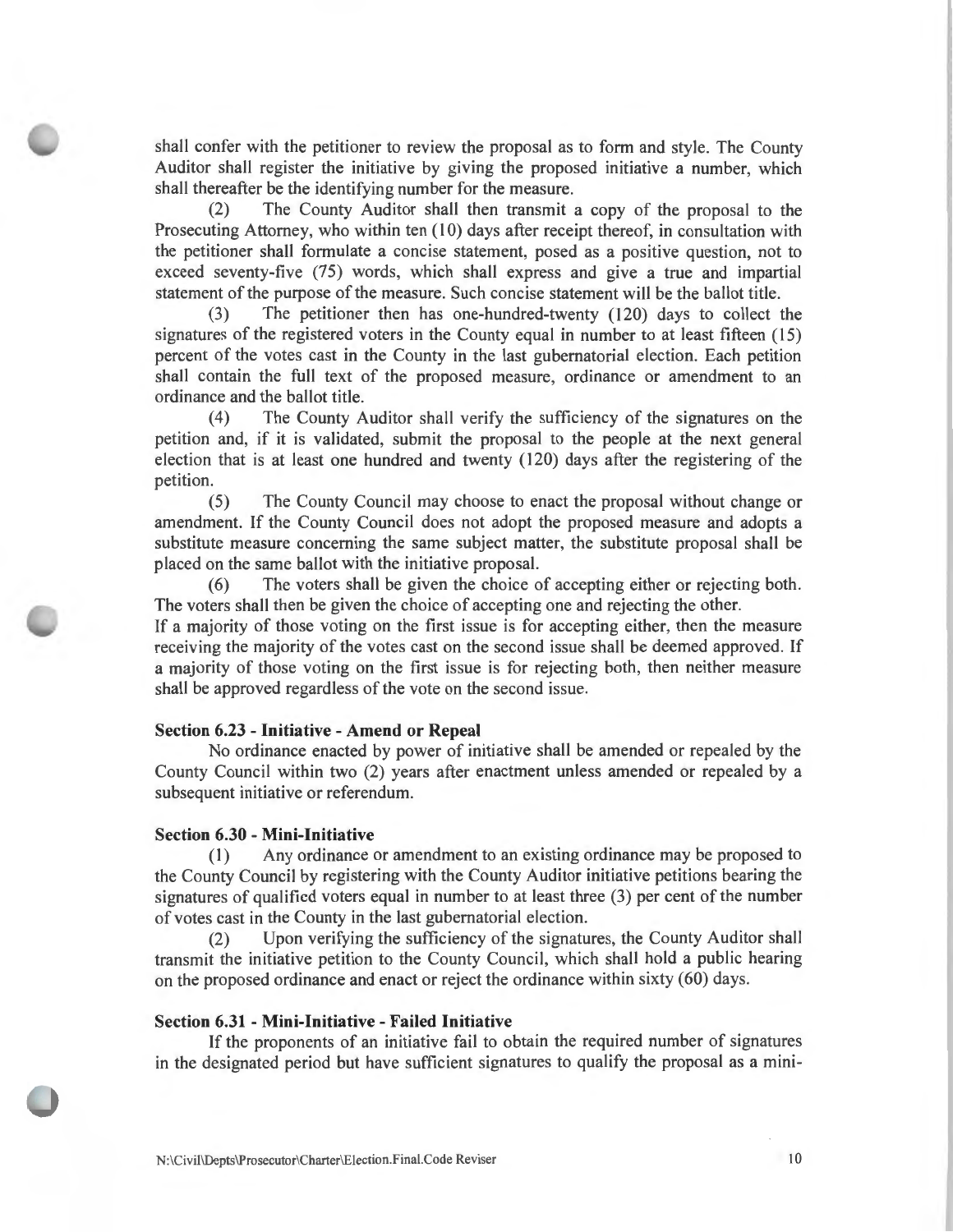initiative, the proposal, at the request of the proponents, shall be treated as a miniinitiative.

# **Section 6.40 - Referendum**

(1) The people reserve for themselves the power of referendum.

(2) The referendum may be ordered on any ordinance, or any part thereof passed by the County Council except such ordinances as may be necessary for the immediate preservation of the public peace, health or safety.

(3) Upon signature validation of a referendum petition, the measure passed by the County Council will be rendered ineffective pending the outcome of the referendum procedure. The signature validation of a referendum petition against one or more items, sections or parts of any ordinance will not delay the remainder of the measure from taking effect.

### **Section 6.41 - Referendum - Procedures**

(1) Any legal voter or organization of legal voters of San Juan County may file a referendum proposal, against any enacted ordinance or portion thereof, with the County Auditor. The proposal shall be presented to the County Auditor within forty-five ( 45) days after the ordinance is passed by the County Council.

(2) Within five (5) working days, the County Auditor shall confer with the petitioner to review the proposal as to form and style. The County Auditor shall register the referendum by giving the referendum proposal a number, which shall thereafter be the identifying number for the measure.

(3) The County Auditor shall then transmit a copy of the proposal to the Prosecuting Attorney, who within ten (10) days after receipt thereof, shall formulate a concise statement, posed as a question, not to exceed seventy-five (75) words, which shall express and give a true and impartial statement of the measure being referred. Such concise statement will be the ballot title.

( 4) The petitioner then has one hundred and twenty (120) days to collect the signatures of registered voters of the County equal in number to at least fifteen (15) percent of the number of votes cast in the County in the last gubernatorial election. Each petition shall contain the full text of the measure being referred and the ballot title.

(5) The County Auditor shall verify the sufficiency of the signatures on the petition and if validated, submit the measure to the people at the next general election that is at least one hundred and twenty (120) days after the registering of the petitions.

#### **Section 6.50 - Numbering System**

The County Auditor, when assigning numbers to initiatives, referendums and mini-initiatives, shall use a separate sequential series for each category. No number shall be reissued once used.

#### **Section 6.60 - Recall**

The people further reserve the power of recall as provided in the Constitution and the laws of the State of Washington.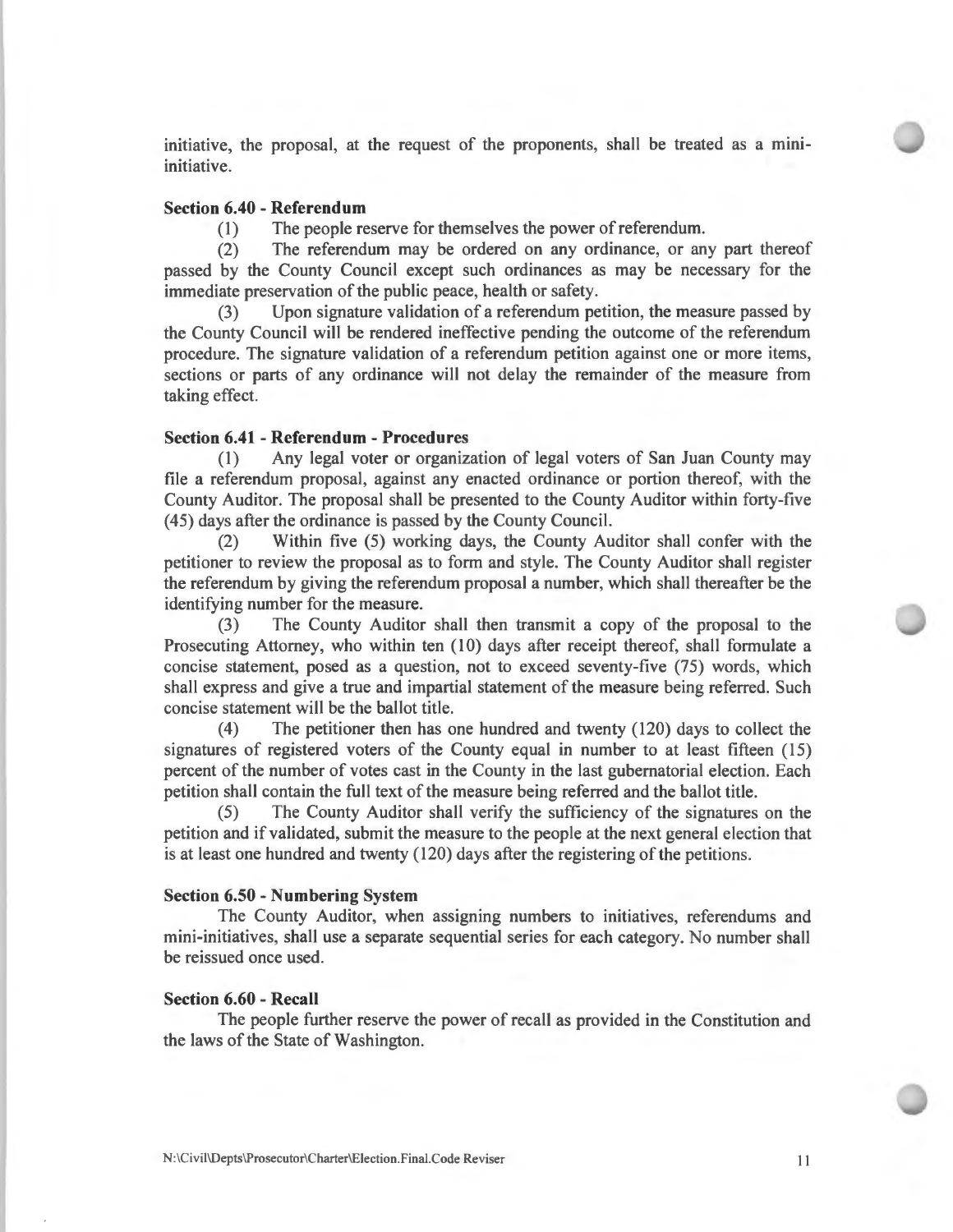### **Section 6.70** - **Implementation by Ordinance**

The County Council shall enact ordinances to promote the carrying out of the provisions of this Article.

# **ARTICLE** 7 - **FINANCIAL ADMINISTRATION**

#### **Section 7.10** - **Presentation and Adoption of Budgets**

**(1)** At least seventy-five (75) days prior to the end of each fiscal year, the County Auditor shall present to the County Council a complete budget, proposed current expense and capital budget appropriation resolutions, and proposed tax and revenue resolutions necessary to raise sufficient revenues to balance the budget.

(2) At least fifteen (15) days prior to the end of the fiscal year, the County Council shall adopt appropriation, tax and revenue resolutions for the next fiscal year.

#### **Section 7.20** - **Budget Information**

At least one hundred thirty-five (135) days prior to the end of each fiscal year, all departments and agencies of County government shall submit to the County Auditor information necessary to prepare the budget, as requested by the County Auditor.

#### **Section 7.30** - **Contents of Budget**

- ( 1) The budget shall:
	- (a) Include all funds, revenues and reserves; be divided into categories, projects, and objects of expense and include supporting data deemed advisable by the County Auditor or required by ordinance;
	- (b) Indicate as to each category, project or object of expense, the actual expenditures of the preceding fiscal year, the estimated expenditures for the current fiscal year and requested appropriations for the next fiscal year;
	- (c) Include proposed capital improvement programs for the next six (6) fiscal years.

(2) The expenditures included in the budget for the ensuing fiscal year shall not exceed the estimated revenues, surpluses and reserves.

#### **Section 7.40** - **Budget Message**

A draft budget message shall be prepared jointly by the County Council and the County Auditor, and shall explain the budget in fiscal terms and in terms of the goals to be accomplished and shall relate the requested appropriations to the comprehensive plans of the County. The budget message shall be approved by the County Council prior to distribution.

### **Section 7.41** - **Copies of the Budget**

Copies of the budget and budget message shall be delivered to the County Manager and each County Council member. The budget message and supporting tables shall be furnished to any interested person upon request for a reasonable fee as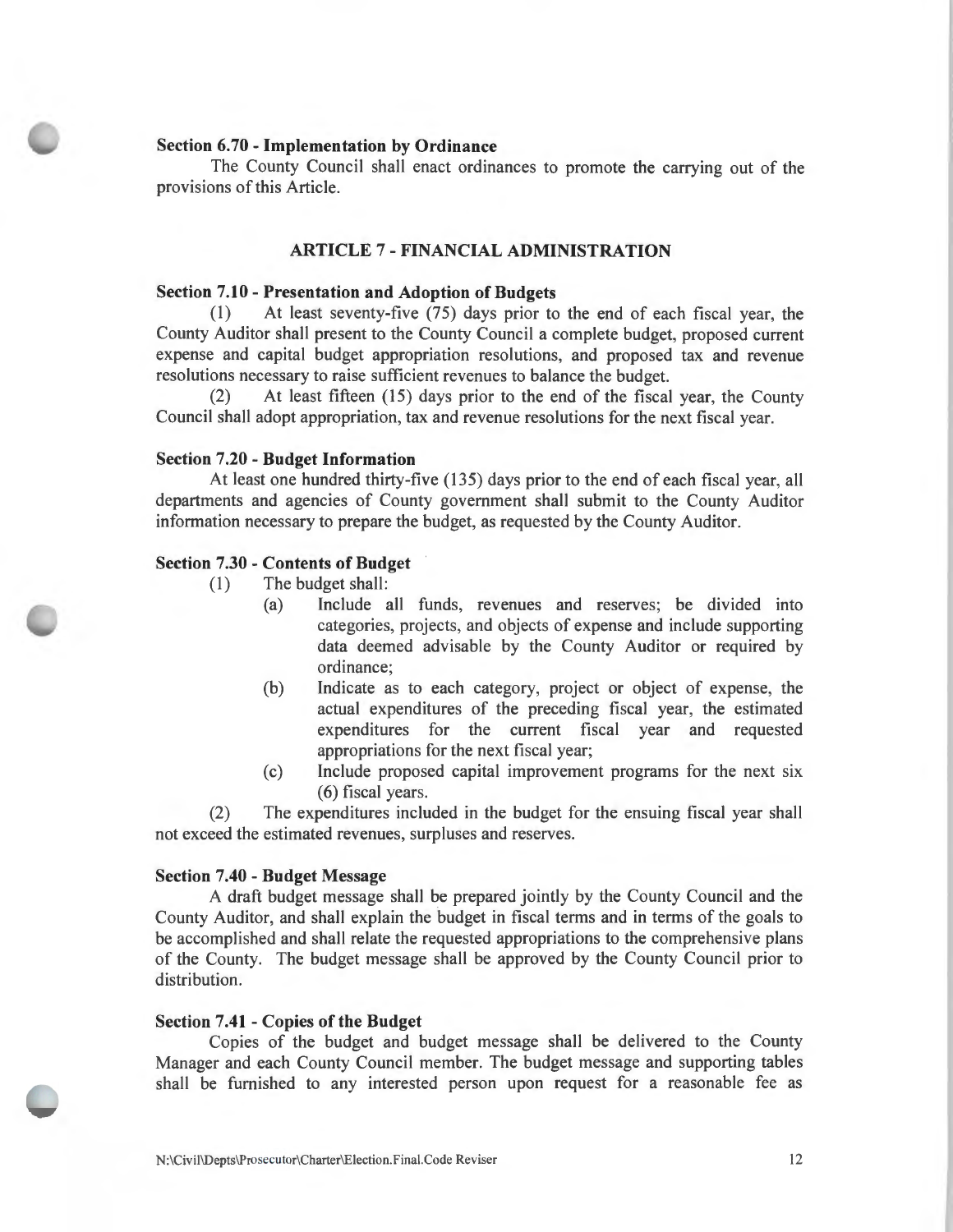established by ordinance and shall be available for public inspection from the time the budget message is delivered.

### **Section 7.50** - **Budget Review**

Within six (6) weeks following the end of each quarterly period during the fiscal year, and more often if required, the County Auditor shall submit to the County Council, a written report showing the relation between the estimated income and expenses and actual income and expenses to date. If it shall appear that the income is less than anticipated, the County Council may reduce appropriations, except amounts required to meet contractual obligations and for debt, interest and other fixed charges, to such a degree as may be necessary to keep expenditures within the cash income.

### **Section 7.60** - **Consideration and Adoption of the Budget**

(1) Prior to the adoption of any appropriation ordinances for the next fiscal year, the County Council shall hold public hearings to consider the proposed budget.

(2) The County Council shall consider the budget in detail and may make any revisions or additions as it deems advisable (RCW 36.40.050).

(3) The appropriation ordinances adopted by the County Council shall not exceed the estimated revenues of the County for the next fiscal year for each fund including surpluses and reserves.

(4) The County Council may increase the amount of the estimated revenues contained in the budget presented by the County Auditor by re-estimating the amount by passing a motion to that effect or by creating additional sources of revenue which were not included in the proposed tax and revenue ordinances.

(5) Once the annual budget has been approved, the funds shall be expended as per RCW 36.40.100.

#### **Section 7.70** - **Additional Appropriations**

Additional funds may be appropriated by contingency or emergency appropriations.

#### **Section 7.71** - **Contingency Appropriations**

The annual budget ordinance shall include contingency funds, which shall not be expended unless the County Auditor certifies in writing that sufficient funds are available and the County Council adopts an additional appropriation ordinance.

#### **Section** 7.72 - **Emergency Appropriations**

The County Council may adopt an emergency appropriation ordinance, which may appropriate contingency funds, revenues received in excess of the revenues estimated in the budget and funds from any other source available to the County in an emergency.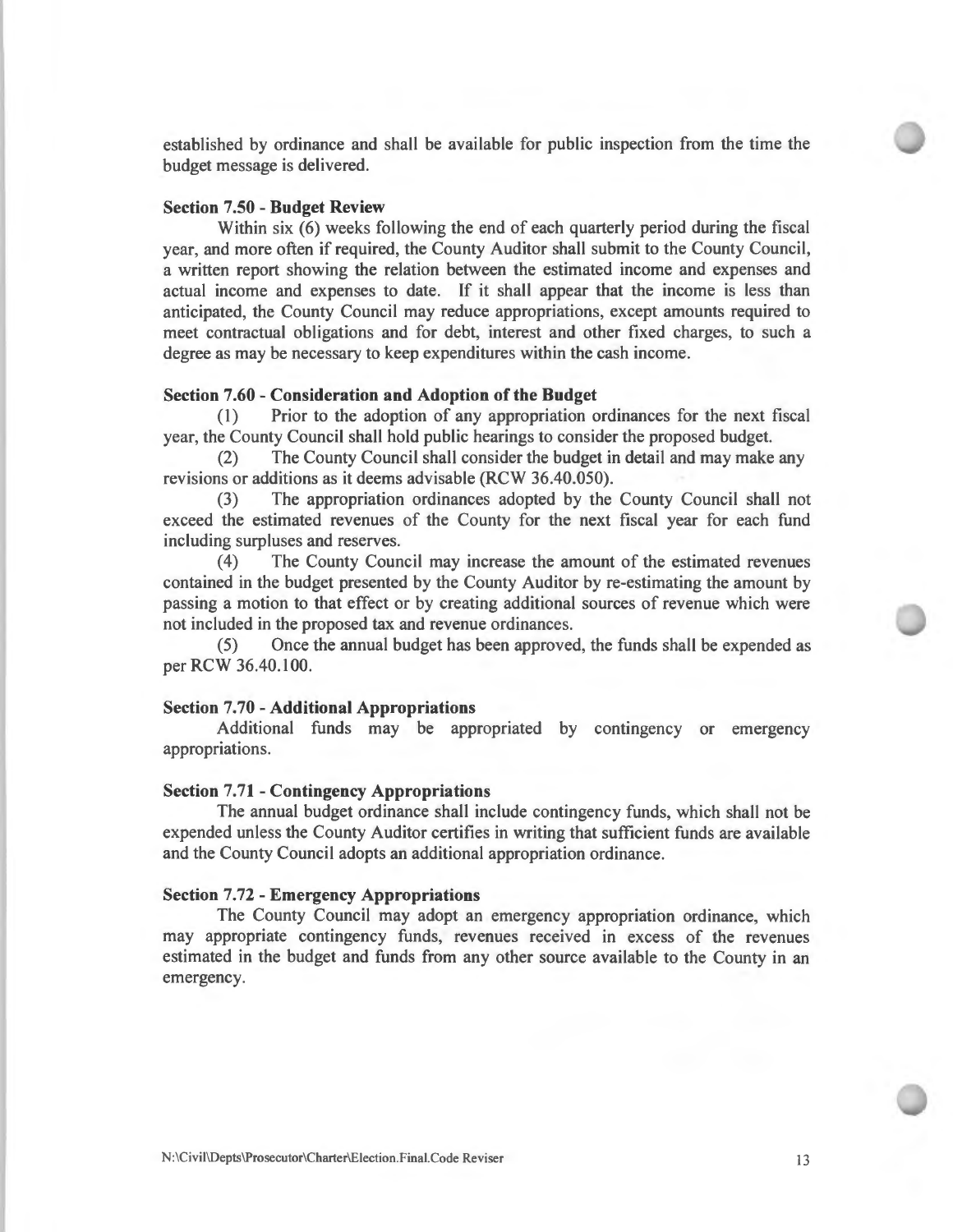# **ARTICLE 8 - PERSONNEL SYSTEM**

### **Section 8.10 - Purpose**

The County Council shall, by ordinance, establish and maintain a personnel system for the County.

### **Section 8.20 - Exemptions**

The provisions of this Article shall apply to all County positions except:

- (a) Independent Contractors
- (b) All volunteer members of boards and commissions appointed by the Legislative Body [County Council] or County Administrator [Manager].
- (c) All elected County officers.
- (d) Other persons as may become necessary as determined by the County Council.

### **Section 8.30 - Compensation**

Compensation for County Elected Officials shall be commensurate with their duties and shall be set by a duly appointed Citizens' Salary Commission (RCW 36.17.024).

# **ARTICLE 9 - CHARTER REVIEW AND AMENDMENT**

#### **Section 9.10 - Charter Review Commission**

As provided in this Article, this Charter shall be reviewed periodically by a Charter Review Commission (hereinafter referred to as the CRC).

### **Section 9.11 - Duties**

The CRC shall review the Charter to determine its adequacy and suitability to the needs of the County and may propose amendments. The CRC may also make recommendations to the County Council and publish its findings

# **Section 9.20 - Election Procedures and Period of Office**

(l) The County Council shall cause an election of a CRC in 2020 and at least every ten (10) years thereafter provided that the CRC election is held in an even numbered year.

- (a) The CRC shall consist of fifteen to twenty-five (15-25) persons. The number of CRC members for each County Council Residency District shall be apportioned according to the population distribution in each County Council Residency District.
- (b) Candidates for the CRC must be residents of the county and registered voters of the district in which they run and have been registered voters in the County for at least five (5) years preceding their election.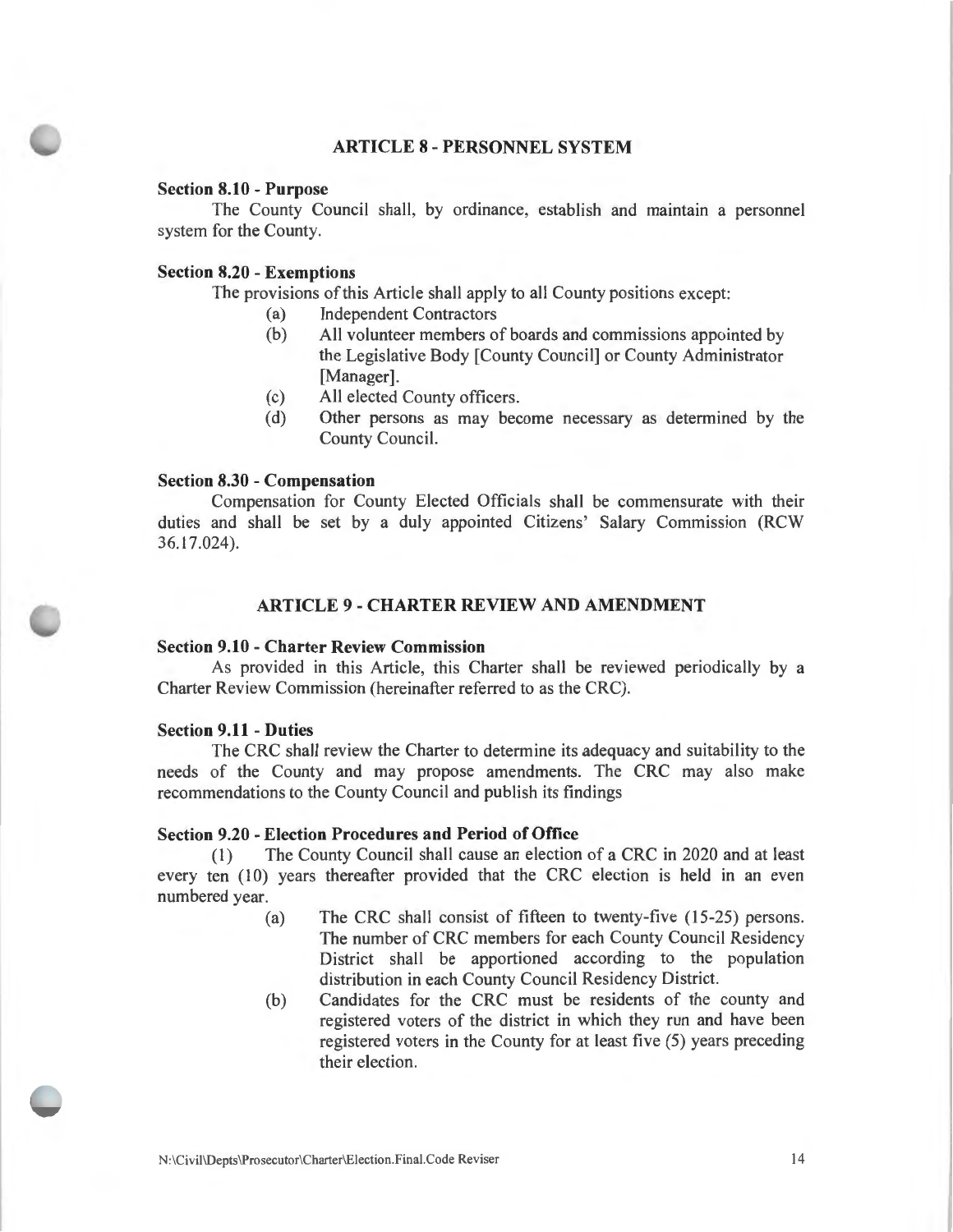- (c) There shall be no filing fee nor shall there be a primary. The qualified voters of the respective districts shall vote only for candidates from their district at the general election. Candidates' names shall appear on all ballots as drawn by lot.
- (d) The member of the CRC who receives the greatest number of votes shall convene the first CRC meeting.
- $(e)$  The term of office shall be the shorter of one  $(1)$  year or when final recommendations are submitted to the Legislative Body [County Council] for referral to the voters.
- (f) The CRC shall meet at such times and in such places as it deems appropriate upon having given public notice.

### **Section 9.21 - Vacancy**

If any person elected to the CRC dies, resigns, or misses four consecutive regular meetings for any reason, that person shall have vacated his or her position, whereupon the CRC shall fill the position with the vote runner-up from the same district within fifteen days of that vacation, or the seat may be left vacant, by a majority vote of the CRC.

#### **Section 9.22 - Expenditures**

(I) The County Council shall provide to the CRC reasonable funds, facilities and services appropriate to an elected County agency. Provisions shall be made in the budget for the expenditures of the CRC during its scheduled term of office.

(2) Members of the CRC shall serve without salary, except that they shall be reimbursed for reasonable out-of-pocket expenses.

#### **Section 9.30 - Charter Amendment - General Provisions**

Charter amendments may be proposed by the CRC, the County Council or by the public.

#### **Section 9.31 - Charter Amendment - Procedures**

(I) Any proposed Charter amendment shall be filed and registered with the County Auditor and submitted to the voters at the next November general election occurring at least ninety (90) days after registration of the proposed amendment with the County Auditor.

(2) In submitting any amendment of the Charter to the voters, any alternate article or proposition may be presented for the choice of the voters and may be voted on separately without prejudice to others. An amendment which embraces a single or interrelated subject may be submitted as a single proposition even though it is composed of changes to one or more Articles.

(3) If a proposed amendment is approved by a majority of the voters voting on the issues, it shall be effective ten  $(10)$  days after the results of the election are certified. unless a later date is specified in the petition or ordinance proposing the amendment.

(4) Any implementing ordinance required by any Charter amendment shall be enacted by the County Council within one hundred and eighty (180) days after the amendment is effective, unless the amendment provides otherwise.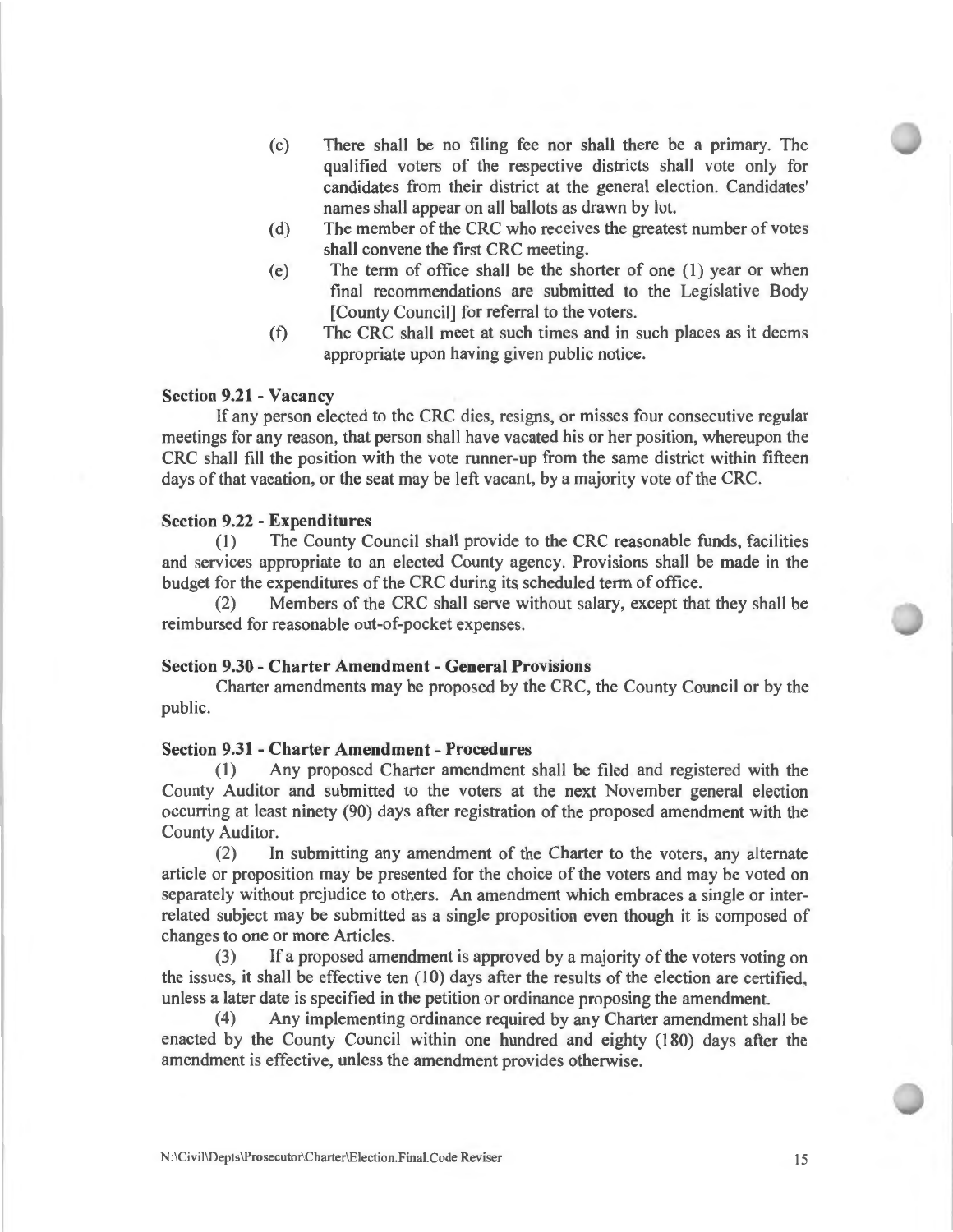### **Section 9.32 - Amendments by the Charter Review Commission**

The CRC may propose amendments to the Charter by filing such proposed amendments with the County Council who shall submit the amendment to the voters at the next November general election at least ninety (90) days after the filing and registration of the amendments.

### **Section 9.33 - Amendments by the Public**

The public may propose amendments to the Charter by:

- (a) Registering with the County Auditor an initiative petition bearing the signatures of registered voters of the County equal in number to at least fifteen (15) percent of the number of votes cast in the County in the last gubernatorial election.
- (b) Signatures shall be registered not more than one hundred twenty (120) days following filing of the petition with the County Auditor, who shall submit the amendments to the voters.
	- (i) The one hundred and twenty (120) day period shall begin upon receipt of official notification to petitioner(s) by the Prosecuting Attorney's Office either by certified mail or messenger.
	- (ii) If the last day for collecting signatures falls on a weekend or legal holiday, then the one hundred and twenty (120) day period shall extend to the end of the next business day.

### **Section 9.34 - Amendments by the County Council**

(1) The County Council may propose amendments to the Charter by enacting an ordinance to submit a proposed amendment to the voters at the next November general election occurring at least ninety (90) days after enactment.

(2) The County Council by unanimous vote of the entire County Council may effect amendments to the language of the Charter where the passage of time has rendered language moot or obsolete. Such changes shall be made by ordinance, and have a public hearing.

#### **Section 9.40 - Repeal of Charter**

Any proposal to repeal this Charter shall include provisions for transition.

# **ARTICLE 10 - GENERAL PROVISIONS**

### **Section 10.10 - Severability and Construction**

The provisions of this Charter are severable. If any provision should be declared unconstitutional or inapplicable, it shall not affect the constitutionality or applicability of any other provision of this Charter.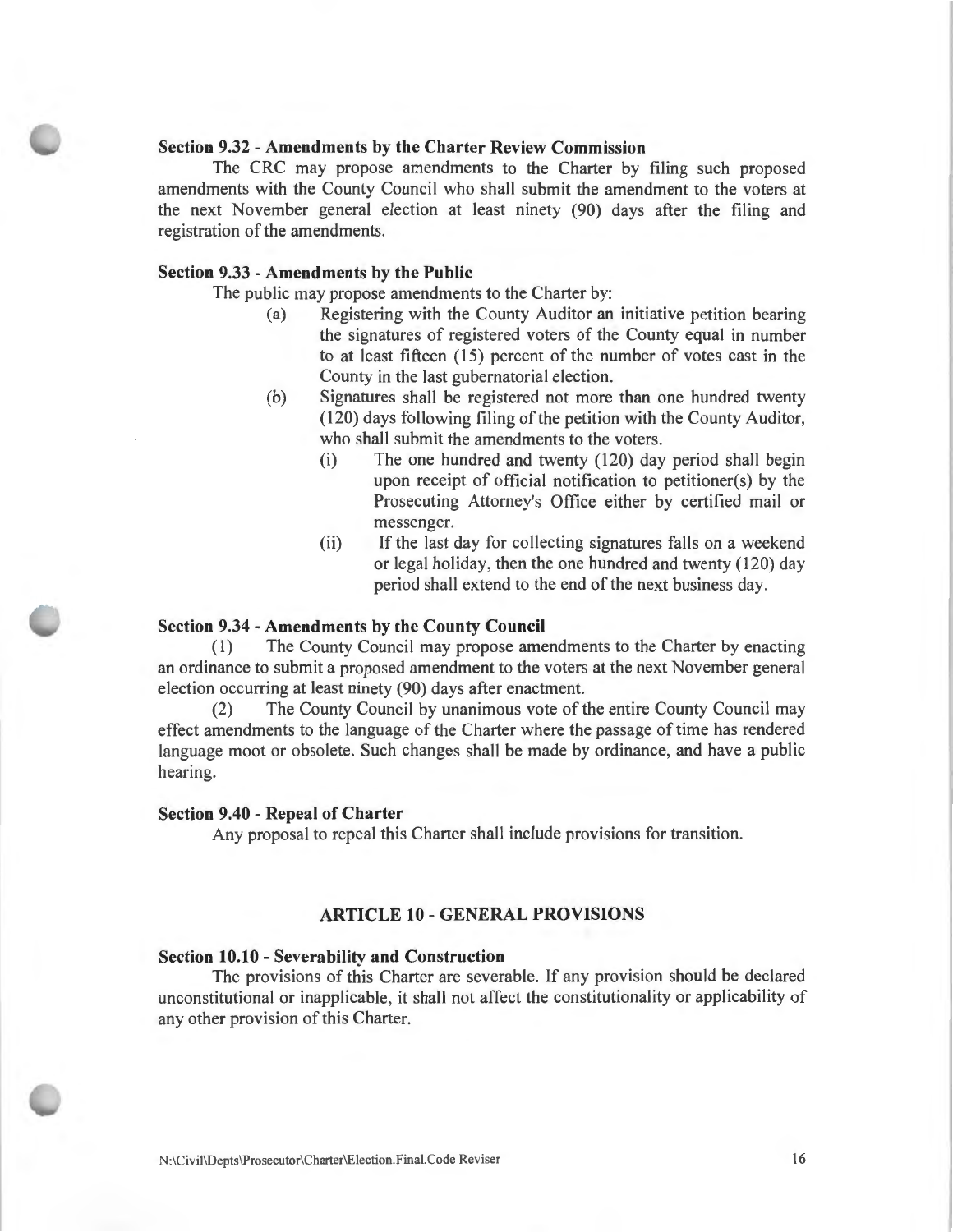# **Section 10.20 - Purchasing, Contracts, Claims, and Bonds**

(I) The County Council shall establish, by ordinance, procedures for purchasing supplies, services, materials and equipment, the awarding of contracts, the processing of claims, and the sale or refunding of bonds. The ordinance shall provide when bids shall be required and how invitations for bids shall be advertised.

(2) All purchases, contracts and bonds subject to bid procedures shall be advertised and, unless all bids are rejected, shall be awarded on the basis of sealed bidding to the lowest responsible bidder.

#### **Section 10.30 - Franchises**

All franchises granted by the County Council shall be for fixed term not to exceed twenty-five (25) years, and no exclusive franchise shall be granted for the use of any street, road or public place.

#### **Section 10.40 - Public Disclosure**

Public disclosure of financial interest of elected public officials shall be governed by general law.

#### **Section 10.50 - Information Management**

The County Manager shall establish procedures for maintaining a modern, efficient system for processing, maintaining and disposing of information and records; shall maintain a means to store and maintain, in retrievable manner, all County records which should not be destroyed and which are not necessary for the current operation of County government; and shall provide needed services for all branches of County government in a way that shall be deemed desirable for the efficient operation of the County government. These procedures shall be in compliance with general law and shall affect all departments of the County, elective or appointed.

# **ARTICLE 11 - TRANSITION 2012 AMENDMENTS**

The provisions of this Article relate to the implementation of the Charter amendments adopted in 2012, and where inconsistent with the foregoing Articles of the Charter, the provisions of this Article shall constitute exceptions.

#### **Section 11.10- Continuation of Ordinances and Vested Rights**

All ordinances, administrative rules and resolutions in operation at the time these Charter amendments take effect, to the extent that they are not inconsistent with the amendments, shall remain in force until amended or repealed. All rights, claims, obligations, proceedings and liabilities existing on the effective date of these amendments shall not be affected by adoption of the amendments. The 2012 amendments to the County Charter are not intended to affect the existing contract between the County and the County Administrator.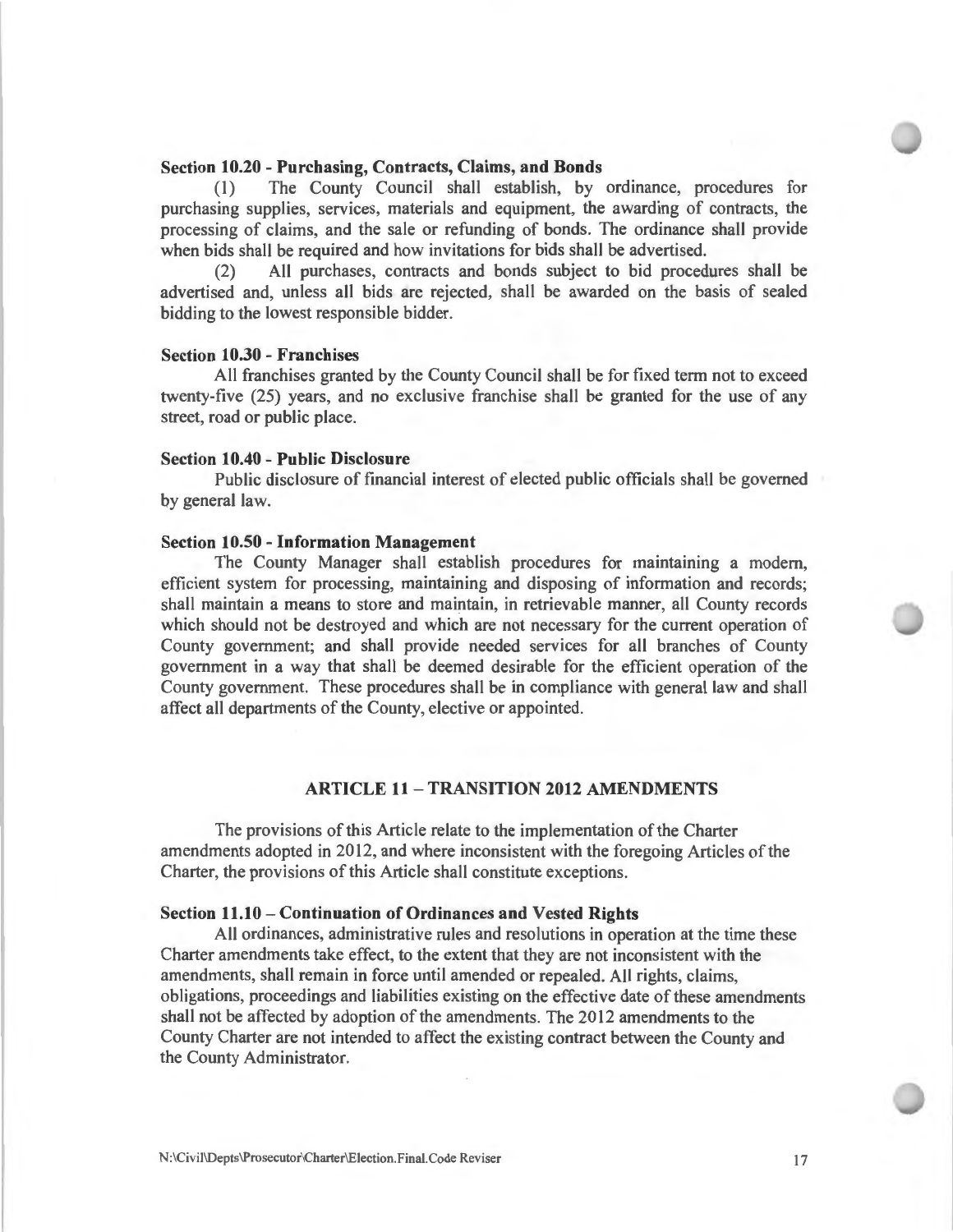# **Section 11.20** - **Existing Council Member Positions** - **Continuation and Termination**

(1) The six existing County Council member positions (District 1, District 2, District 3, District 4, District 5, and District 6) shall continue in office and any vacancy in office filled under the terms of and pursuant to the Charter in effect on November I, 2012, until the members of Council Residency District I, Council Residency District 2 and Council Residence District 3 have been duly elected and qualified as provided in this Charter.

(2) The six existing Council member positions (District I, District 2, District 3, District 4, District 5 and District 6) shall terminate without further action at midnight on the first Sunday following certification so as to coincide with the qualification of the persons to fill the positions of Council member positions of Council Residency District 1, Council Residency District 2, and Council Residency District 3.

#### **Section 11.30** - **Qualifications for County Council Positions for 2013 Special Election**

Candidates for the positions of Council Residency District 1, Council Residency District 2 and Council Residency District 3 shall be qualified as provided in this Charter, as amended in 2012.

# **Section 11.40** - **2013 Special Elections for County Council Residency District Positions**

 $(1)$  A special election to fill the position of County Council members for Residency District 1, Residency District 2 and Residency District 3 shall occur at the special election to be held in April 2013 . The County Auditor, as supervisor of elections, shall conduct the April 2013 special election and, if necessary, a special primary election in accordance with this Charter and the general election laws of the state and without further action by the County Council. In the event the provisions of this Charter conflict with the general laws regarding elections, the provisions of this Charter and the intent of this Charter shall control.

(2) The period for filing declarations of candidacy for the April 2013 election for the positions of Council Residency District 1, Council Residency District 2 and Council Residency District 3 shall end on Friday December 14, 2012 at 4:30 pm.

(3) If more than two persons file declarations of candidacy for a Council Residency District a special primary election will be held in February 2013 .

(4) The members of Council Residency District I, Council Residency District 2, and Council Residency District 3 will be elected in the April 2013 special election.

#### **Section 11.50** - **Terms of Office for Council Members Elected in April 2013**

(I) The term of office for the person elected in the April 2013 special election to the position of Council Residency District 1 and the person elected in the April 2013 special election to the position of Council Residency District 2 shall commence after having been qualified and beginning at 12:01 a.m. on the first Monday after certification and shall hold office for a term which expires at midnight on December 31 , 2016. The first four-year term of office for Council Residency